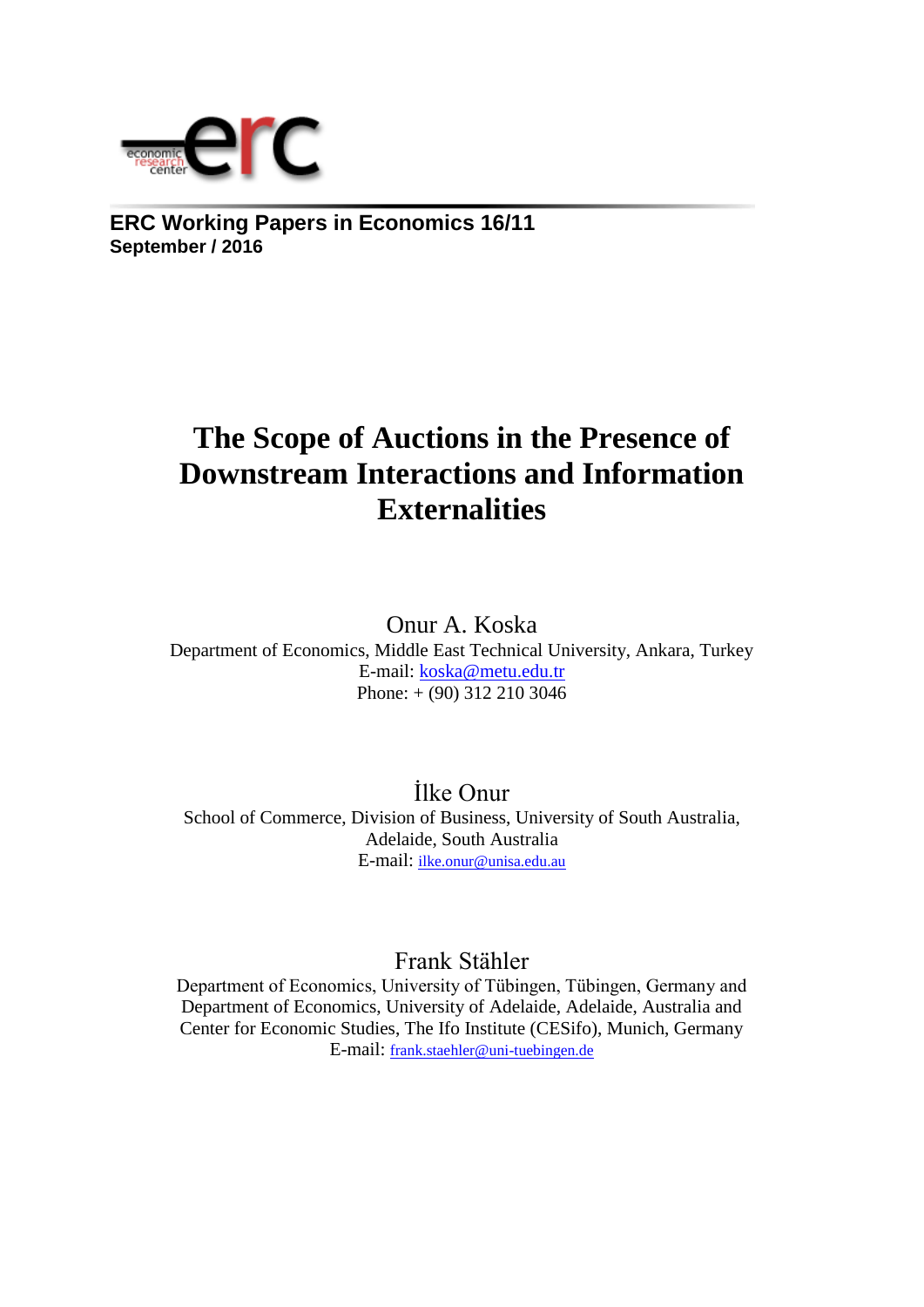# The Scope of Auctions in the Presence of Downstream Interactions and Information Externalities

Onur A. Koska<sup>∗</sup> Ilke Onur† Frank Stähler‡

September 2016

#### Abstract

We scrutinize the scope of auctions for firm acquisitions in the presence of downstream interactions and information externalities. We show that no mechanism exists that allows an investor to acquire a low-cost firm under incomplete information: a separating auction implies adverse selection and relies substantially on commitment to allocation and transfer rules. A pooling auction serves as a commitment device against ex-post opportunistic behavior and alleviates adverse selection. It can earn the investor a higher expected payoff than a separating auction, even when consistency is required as to qualify for a sequential equilibrium.

Keywords: Takeover; Auction; Externality; Incomplete Information; Commitment

JEL Classification: D44; D82

<sup>∗</sup>Corresponding author, Department of Economics, Middle East Technical University (METU), Çankaya 06800, Ankara, Turkey. Tel: +(90) 312 210 3046. Fax: +(90) 312 210 7964. Email: koska@metu.edu.tr

<sup>†</sup>School of Commerce, Division of Business, University of South Australia, Adelaide, South Australia 5001. Email: ilke.onur@unisa.edu.au

<sup>‡</sup>Department of Economics, University of Tübingen, D-72074 Tübingen, Germany; CESifo, Germany; University of Adelaide, Australia. Email: frank.staehler@uni-tuebingen.de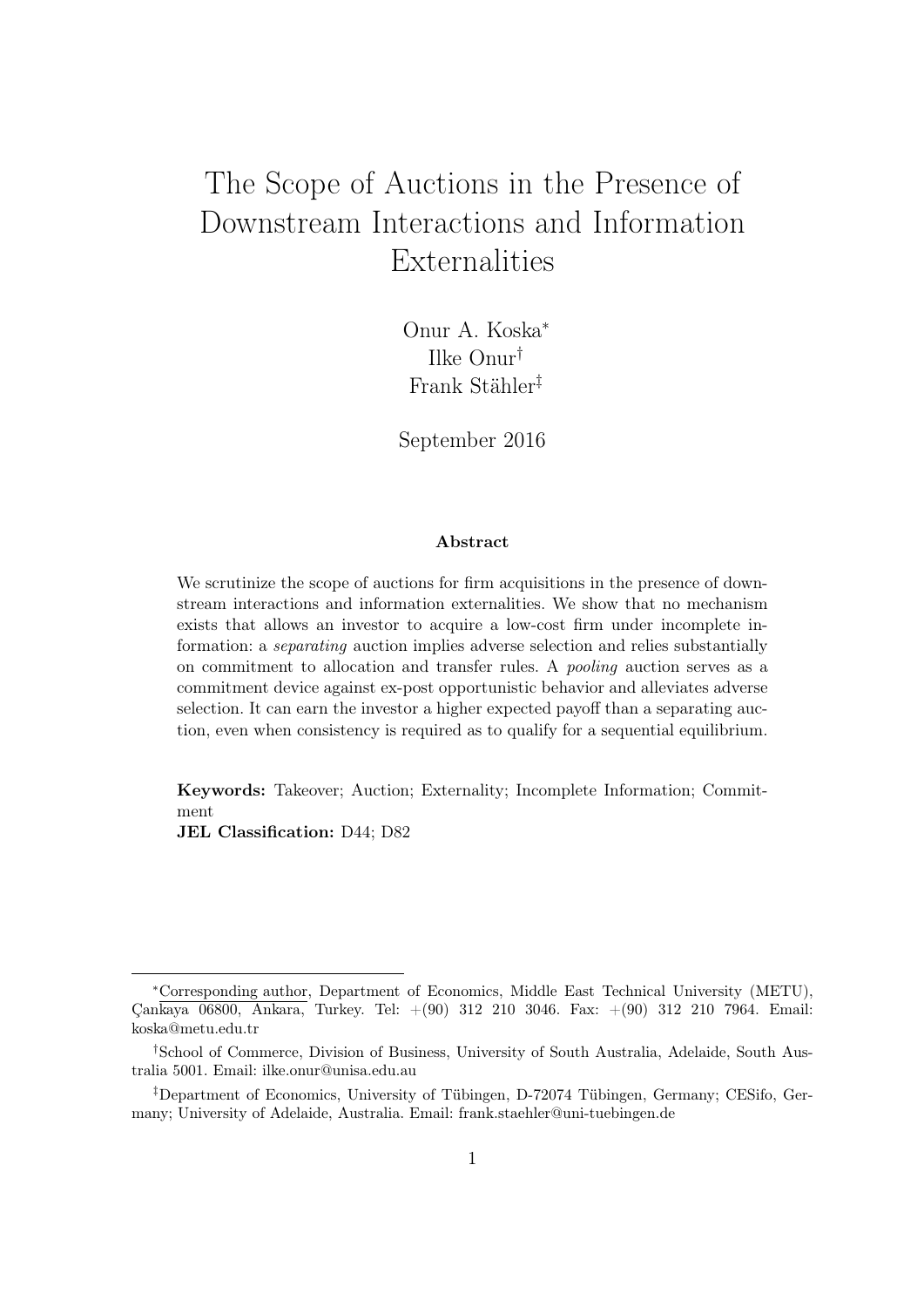# 1 Introduction

After the extensive progress of auction theory in the last decades, it is a common view that private sales under incomplete information are in most cases strategically equivalent to a standard auction format, while the specific format has no bearing on the expected revenue under certain conditions as is shown by the Revenue Equivalence Theorem. Standard auction models, however, do not allow for any further interaction among bidders once the auction is over. Typically, in such models, auctions with symmetric bidders are efficient: the bidder with the highest valuation wins the auction; see Janssen and Karamychev (2009), Janssen and Moldovanu (2004), and Myerson (1981). Furthermore, auction theory assumes binding rules of the auction although manipulation of rules is frequently observed (e.g., shill bidding in Internet auctions, accepting subsequent offers after an auction closes in corporate acquisitions, or re-auctioning unsold items in real-estate sales).<sup>[2]</sup> If ex-ante commitment to an allocation rule is not ex-post credible, the bidders anticipate some ex-post modification of the auction and adjust their bids accordingly. In such a case, the seller (or the buyer if it is a reverse auction) $\frac{3}{5}$  mostly bears the cost, since the auction generates smaller rents; see Hoppe et al. (2006), Janssen and Karamychev (2010), and Jehiel and Moldovanu (2006).

Consequently, the auction literature has investigated the role of binding rules and further interactions among bidders separately. However, both are important in the context of firm acquisitions, and therefore we investigate commitment to auction rules and post-auction interactions at the same time. In particular, we consider a private (foreign) firm that wants to acquire one out of two target firms with private costs.<sup>4</sup> The two firms quote acquisition prices in a (reverse) takeover auction, and compete by

<sup>1</sup>Procurement environments with incomplete information may generate different results. Focusing on procurement and modeling information asymmetries on the quality dimension, for example, Manelli and Vincent (1995) show that standard auction mechanisms are often inefficient, especially due to the adverse selection aspect of procurement environments. See, also, Klemperer (1999; 2004) and Krishna (2002) for reviews of the literature on auction theory.

 ${}^{2}$ For more details and some anecdotal evidence, see McAdams and Schwarz (2006; 2007), Vartiainen (2013), and Skreta (2015).

<sup>&</sup>lt;sup>3</sup>In reverse auctions (procurement auctions, subcontracting, etc.) a buyer asks potential sellers to quote prices for a particular contract.

<sup>&</sup>lt;sup>4</sup>Mergers and acquisitions have been the driving force of international integration and have increased substantially, especially in the post-deregulation era of the 1990s (e.g., see Andrade et al., 2001). According to UNCTAD (2014), close to 35% of all global foreign direct investment took place as cross-border mergers and acquisitions (valued at US\$349bn in 2013). Also Boone and Mulherin (2007) show that auctions were employed in half of the takeovers of major U.S. firms in the 1990s. However, not all mergers and acquisitions are successful (see e.g., Gugler *et al.*, 2003), indicating asymmetric information.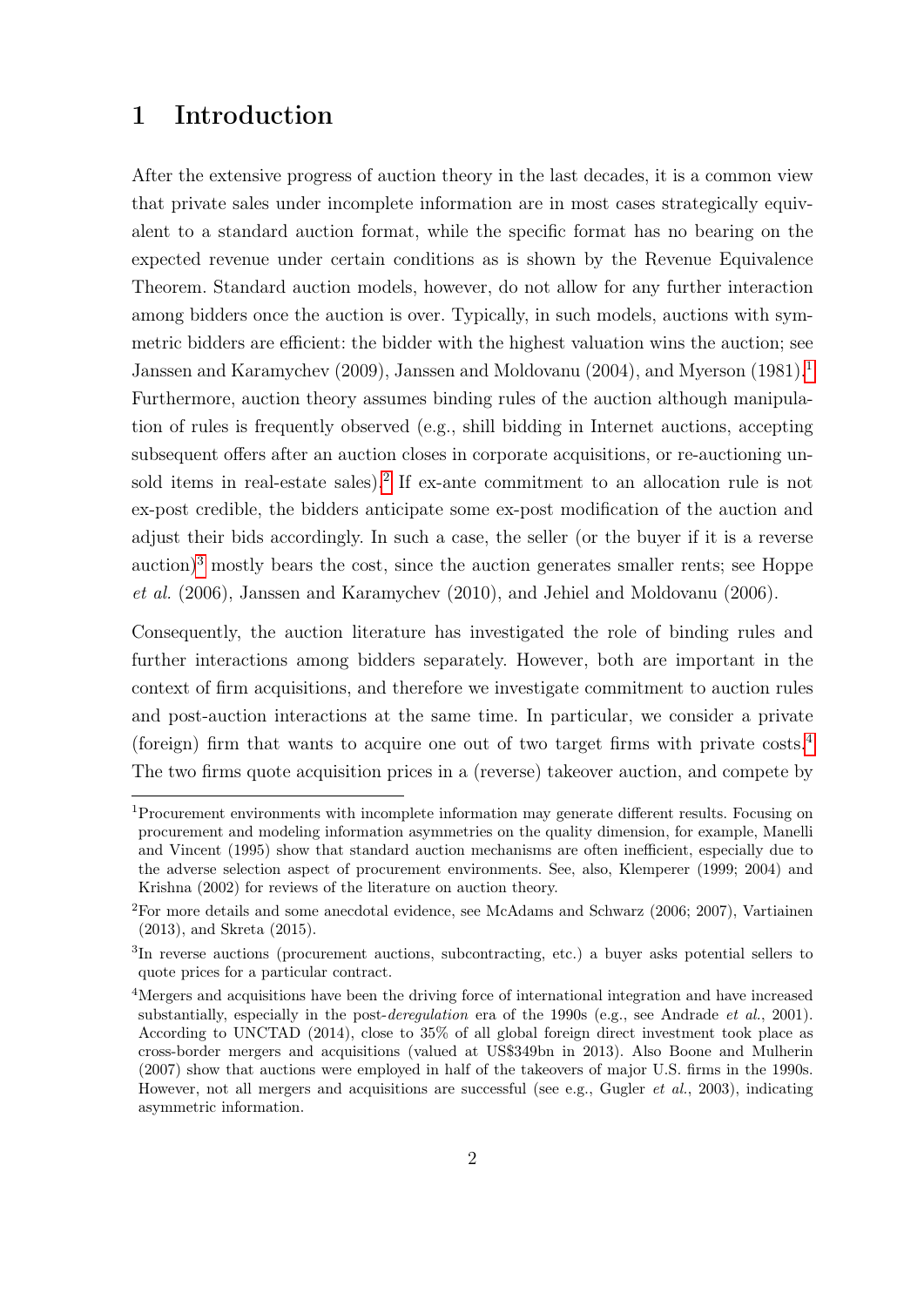quantities after the auction.<sup>5</sup> The outcome of the auction may generate information externalities as the firms update their beliefs about their private cost information. In this framework, we show that there is no mechanism that allows the investor to acquire the low-cost firm. She is able to acquire the high-cost firm in a (separating equilibrium) reverse auction, but this has the cost of adverse selection. A second-price auction does not allow the acquired firm to appropriate a share of potential gains from acquisition, and thus earns the investor a higher expected payoff than a first-price auction. However, commitment to select the high-cost firm is crucial and may jeopardize both separating takeover procedures. The scope of a reverse auction that separates different types is very small without commitment due to the investor's potential opportunistic behavior in post-auction interactions. Alternatively, the investor can run a takeover auction in which she expects all target firms to quote the same price in a *pooling* equilibrium.<sup>6</sup> Our novel result is that a pooling takeover auction serves as a commitment device against ex-post opportunistic behavior, alleviates adverse selection, and can earn the investor a higher expected payoff than a separating auction. This result holds not only for a pooling takeover auction that qualifies for a weak perfect Bayesian equilibrium, but also when consistency is required as to qualify for a sequential equilibrium.

Our paper is mostly related to the following strands of the recent auction literature: (i) commitment in auctions, (ii) auctions with post-auction interactions, and (iii) auctions with externalities. Commitment issues in auctions have been scrutinized recently by several papers. McAdams and Schwarz (2007), for example, formally introduce the lack of commitment, such that the seller, after having observed the bids, cannot commit not to ask for another round of bids. Vartiainen (2013) allows for both the seller and the bidders not to commit to the auction rules, and he assumes that all actions are publicly observable. Skreta (2015) discusses an auction in which the seller can re-auction the good if it has not been sold. The seller in her model discounts the future, and thus the lack of commitment is costly for the seller. In these studies, an auction mechanism is followed by another auction-like mechanism, and the commitment problem arises when the good does not sell in the first round (or when there is scope for increasing rents by prolonging the auction). In our study, the lack of commitment, which may invalidate

<sup>5</sup>See Pagnozzi and Rosato (2016) for an alternative analysis of takeover auctions in which an entrant and some incumbent firms, first, compete in an auction to acquire a target firm, then compete by quantities on the product market. They also compare the takeover auction mechanism with bilateral negotiations. Their model, however, does not look at commitment to auction rules, nor does it consider asymmetric information.

<sup>&</sup>lt;sup>6</sup>Throughout the paper, we refer to an auction with a separating equilibrium as a *separating* auction, and we refer to an auction with a pooling equilibrium as a *pooling* auction.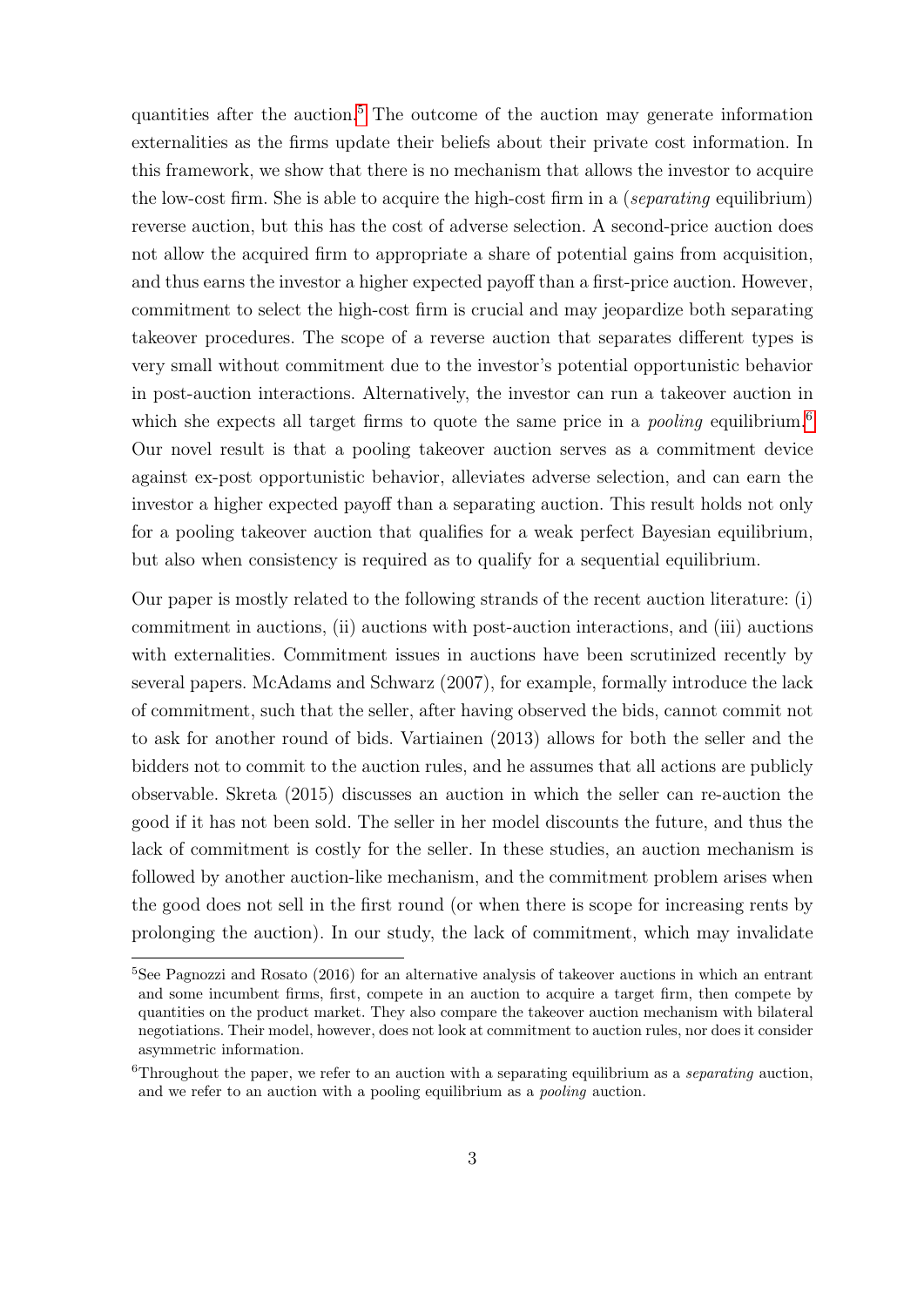the auction, is due to existence of post-auction oligopolistic competition that does not depend on the outcome of the auction.

We can also relate our study to the literature on auctions with resale (or rather, auctions followed by some post-auction interactions), although commitment to the auction rules has not been an issue in this strand of the literature. Studies on auctions with resale tend to focus on asymmetries among bidders resulting in inefficient allocations, and argue that there may be a motive for post-auction resale insofar as the outcome of the auction is potentially inefficient; see, among others, Gupta and Lebrun (1999), Haile (2003), and Hafalir and Krishna (2008; 2009). This literature finds that postauction resale (via ex-post bargaining) may generate efficiency, even though fear of revealing private information in the auction stage renders the allocation inefficient. In such auctions, existence of a monotonic equilibrium warrants that the losing bid (or valuations) should not be made public.<sup>[7]</sup> In our study, however, disclosure of bids is inconsequential and the inefficient mechanism that separates different types is not the reason for post-auction interactions, but rather a result of post-auction oligopolistic competition.

In our study, there are both downstream interactions and informational and allocative interdependencies as in Jehiel and Moldovanu (2000), relating our study to the literature on auctions with externalities. Jehiel and Moldovanu (2000) focus on downstream externalities: they employ a second-price sealed-bid auction and model both the sale of a cost-reducing innovation to firms (which leads to negative externalities) and a merger between two out of three firms competing in the same industry (which leads to positive externalities). They show the existence of a separating equilibrium in the presence of negative externalities, and no separating equilibrium but pooling equilibria in the presence of positive externalities. In their model, only firms bidding in the auction are exposed to externalities, and, although the information structure is incomplete ex ante (at the auction stage), there is complete information ex post (at the product-market competition stage). In our study, however, all agents are exposed to information externalities and depend on characteristics that are not observable. More importantly, we relax their assumption that all private information is revealed after the auction, and we focus on the perfect Bayesian equilibrium concept.

We allow for the possibility that the prices quoted in the takeover auction may serve as signals that influence beliefs on the intensity of competition in the product market.

<sup>7</sup>See Krishna (2002, chapter 4) for a discussion on the impossibility of efficiency in a first-price auction with resale when all bids are made public.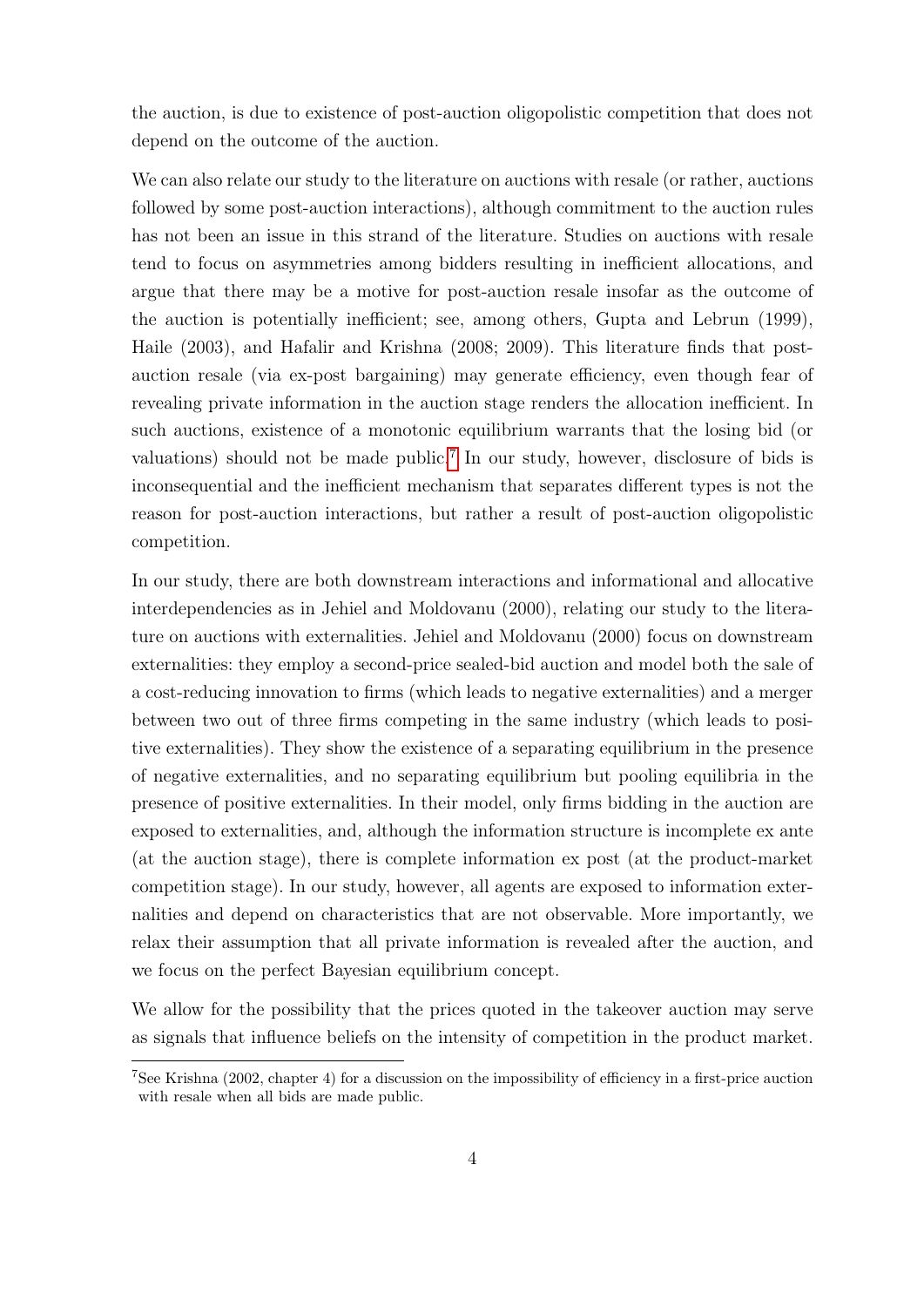This approach is similar to Goeree (2003) and, more recently, to Ding *et al.* (2013). Goeree (2003) considers an auction setup in which bidders with incomplete information compete for a cost-reducing patent. All bidders, the winner and the losers, then compete in an aftermarket. He shows that bidders signal their private information via the winning bid, and this puts an upward bias on the equilibrium bidding strategies. In a different model, Ding et al. (2013) employ a similar signaling approach and compare different takeover auction mechanisms (e.g., first-price vs. second-price, cash vs. profit-sharing auction) in the presence of aftermarket Cournot competition. Another study that includes aftermarket competition in the analysis is one by Janssen and Karamychev (2010). They focus on auctioning of multiple licenses and on the winning firms that compete in the aftermarket. They show that the auction mechanism does not always choose the most cost-efficient firms. Our main contribution, relative to the articles mentioned above, is that we look at the scope for (credible) commitment to the rules of the auction in the presence of downstream interactions and information externalities.

The rest of the paper is organized as follows. Section  $\boxed{2}$  introduces the Cournot duopoly model under incomplete information, shows that no mechanism that allows an investor to acquire the low-cost firm exists, and introduces two commitment conditions that are crucial for the separating (reverse) auctions. Section  $\overline{3}$  solves the model for a symmetric, fully-separating equilibrium in strictly decreasing bidding strategies for a first-price and a second-price takeover auction and discusses their revenue implications as well as their reliance on the commitment conditions. Section  $\frac{1}{4}$  develops two different pooling takeover auctions and compares the investor's expected payoffs with those in separating takeover auctions. Finally, Section 5 concludes. For convenience, we have relegated most of the proofs and technical details to the Appendix.

## 2 The model

In what follows, we consider a game that has five stages as outlined by Table  $\overline{1}$ . There are two firms whose production costs are private information (see stage 1) and one investor who designs an auction for firm acquisition (stage 2), which is followed by acquisition prices quoted by the potential target firms (stage 3) and then by an acquisition decision made by the investor based on the quoted prices (stage 4).<sup>8</sup> In the

<sup>&</sup>lt;sup>8</sup>We set up the model such that the investor is not allowed to acquire both firms. The reason is that local competition authorities would not permit the foreign firm to gain monopoly power.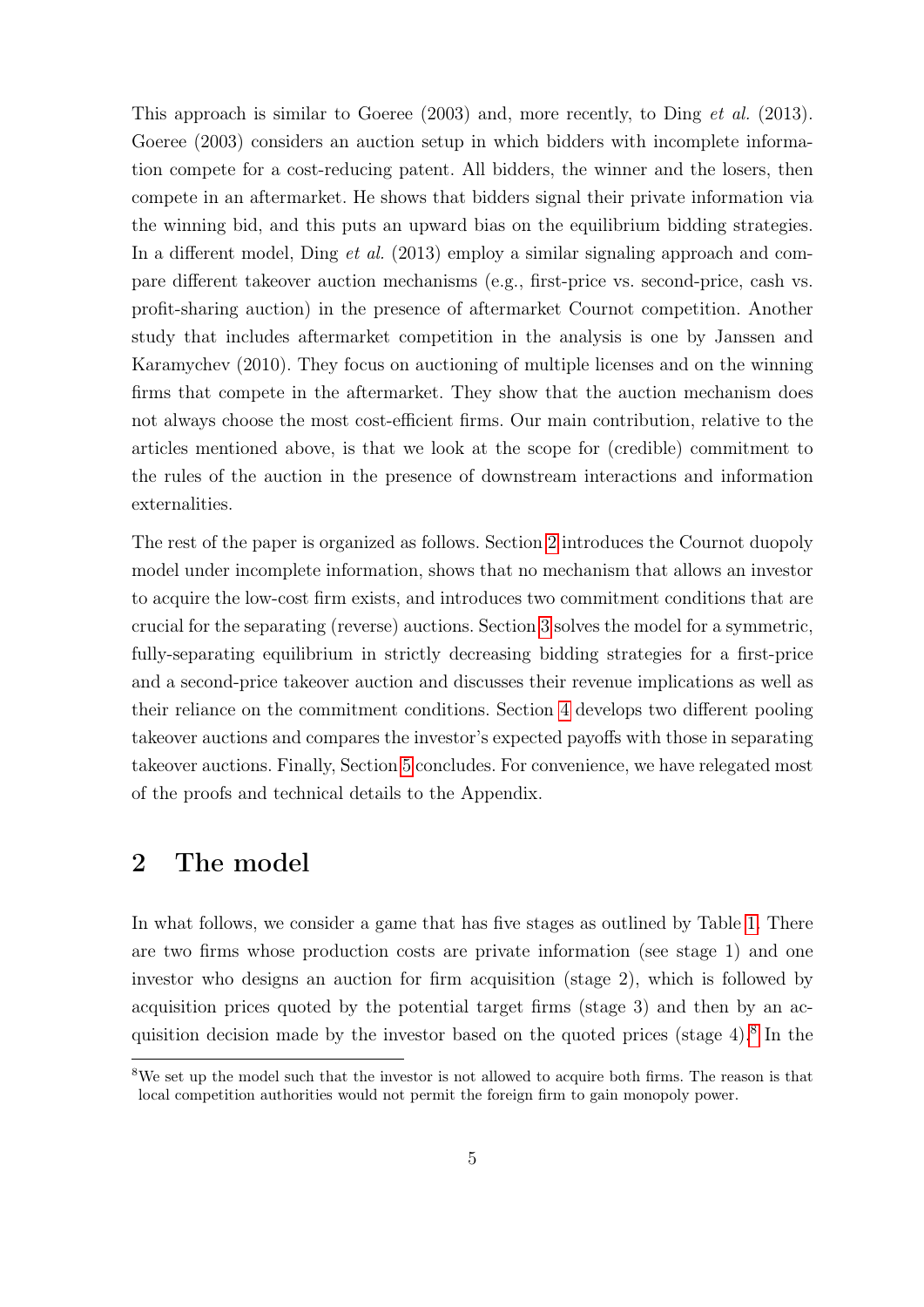last stage, the market is served by two firms. Consumers in this market have quasilinear preferences such that the inverse demand function is given by  $p = a - (q_i + q_j)$ ,  $i \neq j$  and  $i, j = \{1, 2\}$ , where p denotes the equilibrium price, and  $q_i$  and  $q_j$  are the respective outputs of the two firms producing homogeneous goods. Both firms draw their marginal production cost (independently) from the uniform distribution  $F(c) = c$ ; hence, the marginal costs are distributed over the support  $[0, 1]$ .

|  | Table 1: Game structure |
|--|-------------------------|
|  |                         |

| Stage I:                                                                      |  |  |  |
|-------------------------------------------------------------------------------|--|--|--|
| Nature selects the marginal cost $c_i \in [0,1]$ of both target firms.        |  |  |  |
| Each target firm privately learns its marginal cost $c_i$ .                   |  |  |  |
| Stage II:                                                                     |  |  |  |
| The investor announces an auction design                                      |  |  |  |
| that specifies an allocation rule and a transfer scheme.                      |  |  |  |
| Stage III:                                                                    |  |  |  |
| Each target firm quotes a unilaterally binding acquisition price.             |  |  |  |
| Stage IV:                                                                     |  |  |  |
| The investor accepts one price or rejects both prices.                        |  |  |  |
| If the investor accepts one price, she enters the market by firm acquisition. |  |  |  |
| If the investor rejects both prices, she stays out of the market.             |  |  |  |
| Stage V:                                                                      |  |  |  |
| Firms that are in the market compete by quantities.                           |  |  |  |

Without any acquisition, the two firms would compete in a Cournot duopoly and would produce at the level maximizing their expected profits  $\Pi_i = (a - q_i - E_i(q_i) - c_i)q_i$ ,  $i \neq j$  and  $i, j = \{1, 2\}$ , where  $E_i(q_i)$  is firm i's expectation of firm j's output. Firms do not know each other's marginal production cost, but they can correctly anticipate each other's optimal behavior. We can derive the optimal outputs as a function of firm-specific marginal production costs and expected costs:

$$
q_i = \frac{2a - E_j(c_i) + 2E_i(c_j) - 3c_i}{6}, \quad i \neq j \text{ and } i, j = \{1, 2\}.
$$
 (1)

We will assume throughout the paper that  $a > 2$  which guarantees that outputs are positive even if  $E_j(c_i) = c_i = 1$  and  $E_i(c_j) = 0, i \neq j$ . In equation  $\langle 1 \rangle$ ,  $c_i$  is firm i's realized marginal production cost, and  $E_i(c_j)$  is firm i's expectation of firm j's marginal production cost. Firms update their beliefs on each other's marginal production cost with any relevant information that is revealed before they make their output decisions. Without acquisition and if no further information is revealed until the two firms make their output decisions,  $E_i(c_j) = E_j(c_i) = 1/2$ . From equation  $[1]$ , we can derive the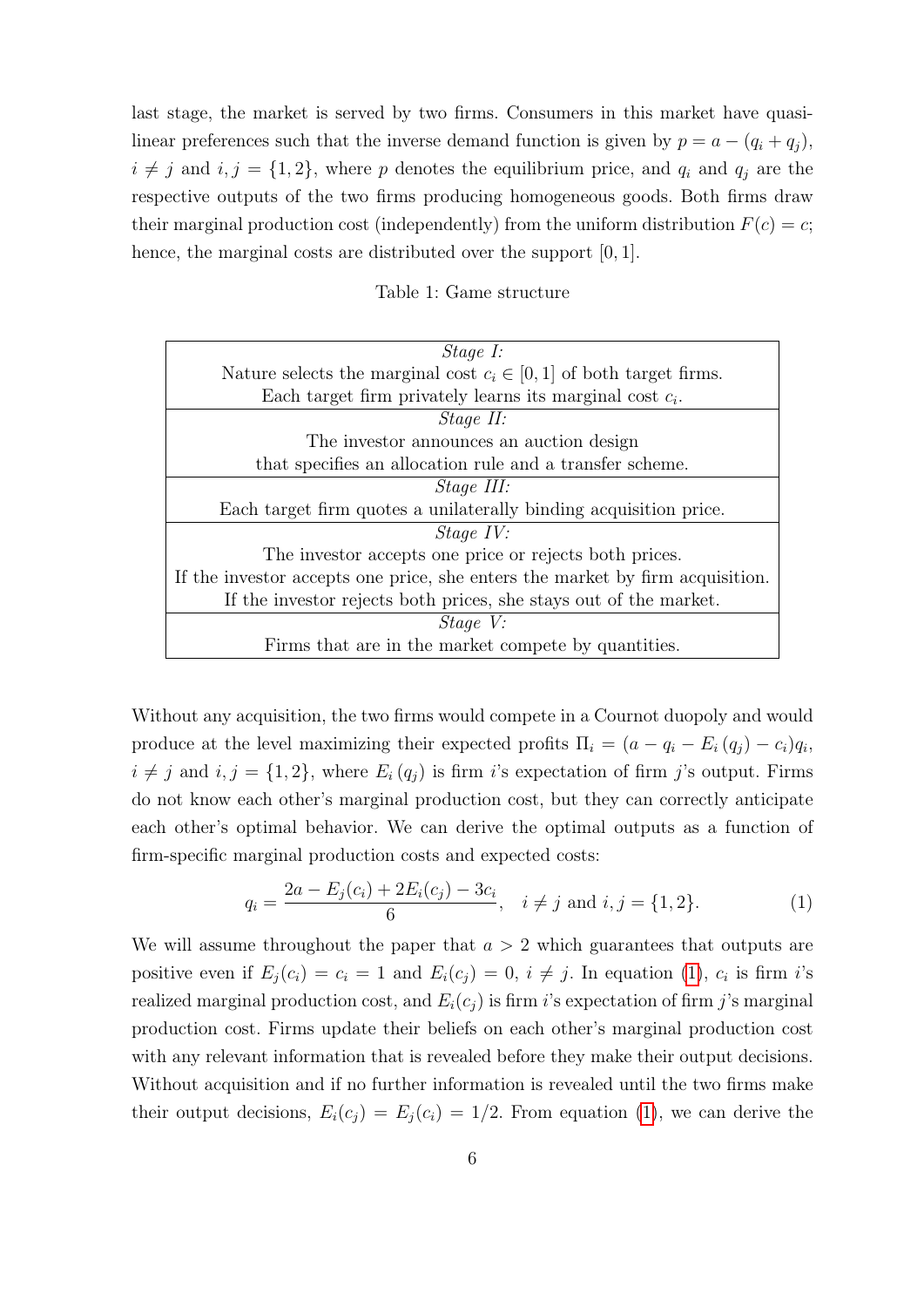expected profits:

$$
\pi(c_i) = \left(\frac{2a - E_j(c_i) + 2E_i(c_j) - 3c_i}{6}\right)^2, \quad i \neq j \text{ and } i, j = \{1, 2\}.
$$
 (2)

Equation  $\mathbb{Z}$  shows that a firm's expected profit is positively related to its expectation of its rival's cost, and is negatively related to the rival firm's expectation of its own cost. Any information that reveals, before the firms make their output decisions, that firm j is a low-cost firm leads firm i to update its beliefs, such that  $E_i(c_i)$  becomes smaller, and hence decreases firm  $i$ 's expected profits and increases firm  $j$ 's expected profits, ceteris paribus.

The acquiring firm is an investor who considers the acquisition of one of the two target firms to enter the market. The investor may realize two different forms of acquisition benefits: (i) access to technologies, management skills, intangible assets etc., and (ii) combining its own (complementary) assets with those of the acquired firm for competition in the acquired firm's market. The first benefit is fixed and independent of the cost realization of the acquired firm, whereas the second benefit depends on the acquired firm's cost realization. If the investor acquires a firm, the acquired firm's marginal cost will decline to  $\gamma c_i$ ,  $i = \{1, 2\}$ , where  $\gamma \in [0, 1]$  is an (exogenously given) inverse measure of the cost-saving effect of the acquisition and is common knowledge. We can consider  $\gamma$  as the investor's contribution to the ex-post productivity of the acquired firm: combining complementary assets of the investor and the acquired firm generates efficiency gains. Therefore,  $\gamma = 0$  implies that the investor's assets are substantially efficient, dominating the acquired firm's assets: the investor successfully carries over her technology to the acquired firm. Similarly,  $\gamma = 1$  implies that the acquisition of a firm generates no efficiency gains<sup>[9]</sup> the acquired firm's technology is used.

Let  $v^i(c_i, c_j)$ ,  $i \neq j$  and  $i, j = \{1, 2\}$ , denote the investor's aggregate operating profit after having acquired a target firm of cost-type  $c_i$  and competing against a firm of type  $c_j$ . The superscript i represents the firm that is acquired by the investor. The investor's ex-post aggregate payoff (excluding the cost of acquisition) consists of the fixed benefit

<sup>9</sup>Efficiency gains play an important role in the profitability of mergers and acquisitions: firms may benefit from a merger, provided sufficient efficiency gains are generated as in Perry and Porter (1985). Without efficiency gains, firms may not benefit from a merger if they compete in a market of strategic substitutes in the sense of Bulow *et al.* (1985) due to the *merger paradox*; see, for example, Salant *et* al. (1983), and Farrell and Shapiro (1990). Convex demand (Hennessy, 2000), product differentiation (Lommerud and Sorgard, 1997) and competition in a market of strategic complements (Deneckere and Davidson, 1985) can overcome the merger paradox. The merger paradox does not apply here as the investor stays out of the market and earns zero profit if no acquisition takes place.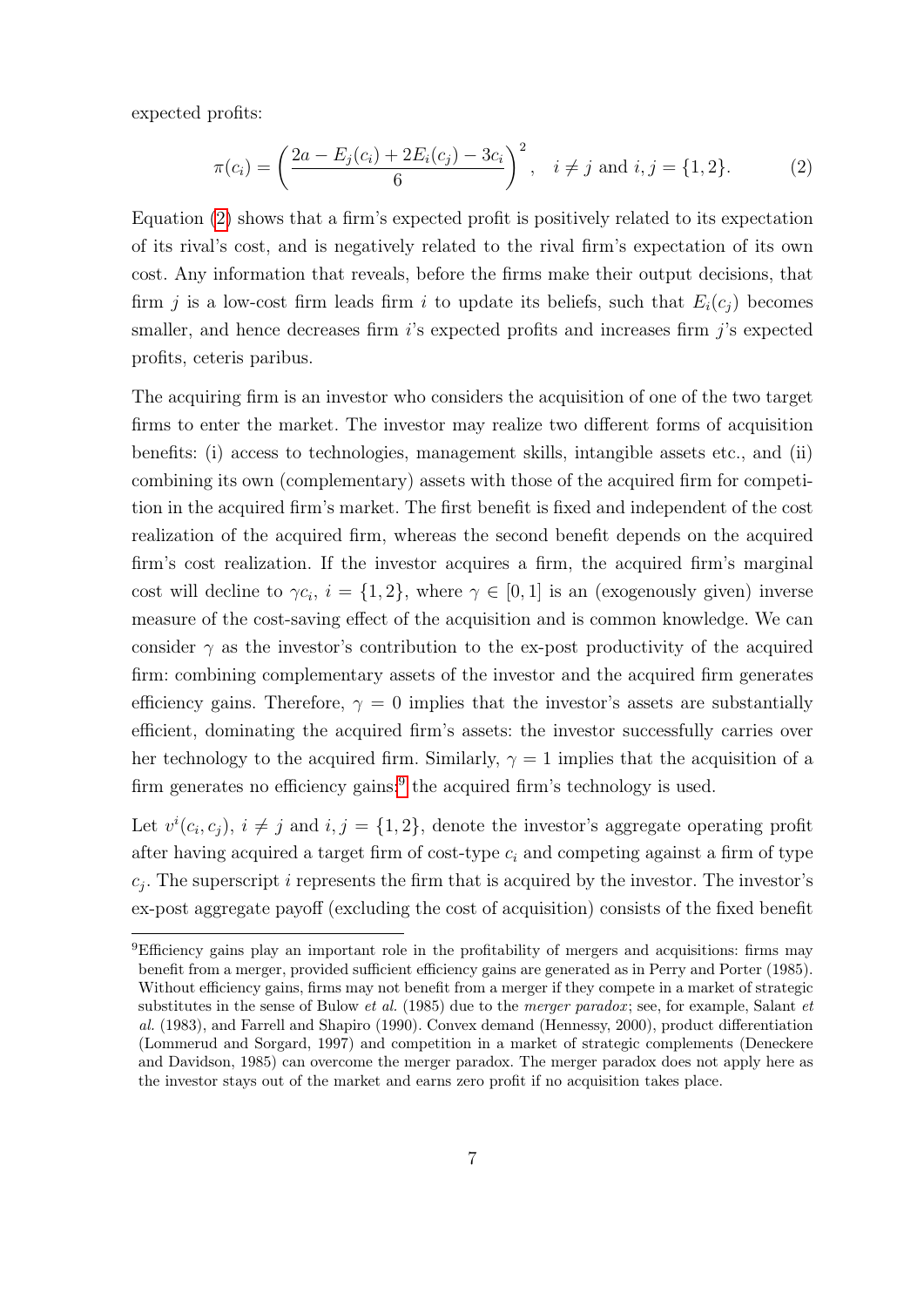Γ and the operating profit  $v^i(c_i, c_j)$ , and is equal to

$$
\Gamma + v^{i}(c_{i}, c_{j}) \text{ where } v^{i}(c_{i}, c_{j}) = \left(\frac{2a - E_{j}(c_{i}) + 2E_{i}(c_{j}) - 3\gamma c_{i}}{6}\right)^{2}.
$$
 (3)

Since we are not interested in the role of the investor's participation constraint in this paper, we assume that the fixed benefit  $\Gamma$  is sufficiently large and makes any firm acquisition worthwhile. This fixed benefit could also be adjusted by the inclusion of other entry options (e.g., greenfield investment). Our results would remain qualitatively the same, if the investor had to choose simultaneously between the acquisition of a local firm and greenfield investment.<sup>[10]</sup> Empirical evidence suggests that such decisions are indeed made simultaneously, especially given a long lead time that greenfield investments generally require; see, for example, Raff *et al.* (2012).

Which type of firm should be targeted by the investor? Suppose that the investor learns the cost types such that  $c_i < c_j$ ,  $i \neq j$  and  $i, j = \{1, 2\}$ . From an ex-post perspective, it is obvious from equation  $(3)$  that

$$
v^{i}(c_{i}, c_{j}) - v^{j}(c_{i}, c_{j}) = \left(\frac{2a - 4\gamma c_{i} + 2c_{j}}{6}\right)^{2} - \left(\frac{2a - 4\gamma c_{j} + 2c_{i}}{6}\right)^{2} > 0, \qquad (4)
$$

for any  $c_i < c_j$ ,  $i \neq j$  and  $i, j = \{1, 2\}$ . Consequently, if the cost of acquiring either firm (the acquisition prices) were the same, and if the investor were free to choose any target firm, she would always select the low-cost firm. We will see later that this incentive may lead to serious complications if ex-ante commitment to select a certain type is not possible. Not surprisingly, we also find a clear ex-ante preference of the investor under asymmetric information, but we have to conclude that this is not a viable option.

**Proposition 1** The investor's expected operating profit of acquiring the low-cost firm and competing against the high-cost firm is larger than the expected operating profit of acquiring the high-cost firm and competing against the low-cost firm. However, there is no implementable mechanism that allows the investor to select the low-cost firm under asymmetric information.

Proof: See Appendix A.1.

 $10$ Scrutinizing the optimal entry mode when different options for foreign market entry are available is beyond the scope of this study; see Koska (2016) for a model that employs an ascending takeover auction in the case of complete information, and a second-price, sealed-bid, takeover auction in the case of incomplete information, and that looks at an investor's choice between firm acquisition and greenfield investment.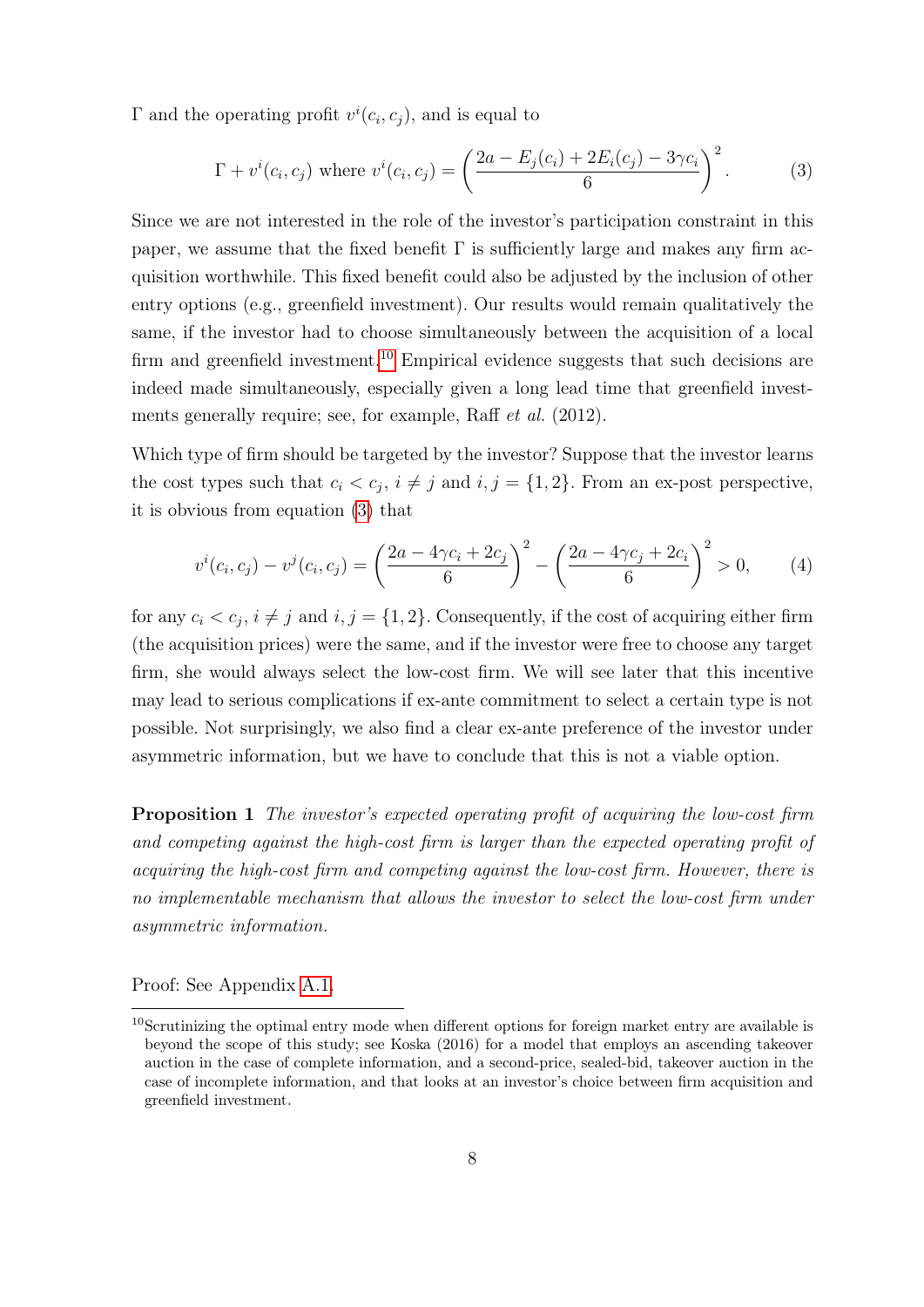The reason is that the compensation for a low-cost firm should increase with its high productivity, but this allows the high-cost firm to mimic the low-cost firm without any cost. Proposition  $\prod$  shows that any separating equilibrium must imply that the investor acquires the high-cost firm, and consequently, the best a separating auction setup can achieve is to target the high-cost firm.

We will now scrutinize the scope of separating and pooling auctions, both to be explained in detail in the subsequent sections. In any separating auction, if it is a feasible design, bidders will truthfully reveal their type, and the scope of separating auctions will crucially depend on

Condition 1 (Allocation rule) If the investor decides to acquire a firm, she will commit to acquire the firm quoting the lowest acquisition price.

In a pooling auction, both prices will coincide so Condition  $\overline{1}$  is immaterial in this type of auctions, as the investor does not learn the type and will select each target with equal ex-ante probability. If Condition  $|1|$  holds, and the auction setup is such that the winner receives his quoted price (that is, if it is a first-price reverse auction), no further commitment is necessary. However, if the winner receives the (higher) price quoted by the loser, we will also need

Condition 2 (Transfer scheme in a second-price reverse auction) If the investor decides to acquire a firm, she will commit to compensate the firm quoting a lower price by the higher acquisition price quoted by the other firm.

It should be clear that Condition  $\boxed{2}$  is subordinate to Condition  $\boxed{1}$ , meaning that Condition  $\boxed{2}$  cannot be met without Condition  $\boxed{1}$ . The investor cannot credibly commit to a transfer scheme which implies a second-price reverse auction when she is not able to commit to select the lower bid. Therefore, it is already obvious that any second-price reverse auction will require more commitment than a first-price reverse auction.

# 3 The scope of separating auctions

In this section, we consider two different sealed-bid auction formats, the first-price reverse auction and the second-price reverse auction. Both auction setups, if feasible, lead to cost revelation, and the "quality of a match" is determined by the size of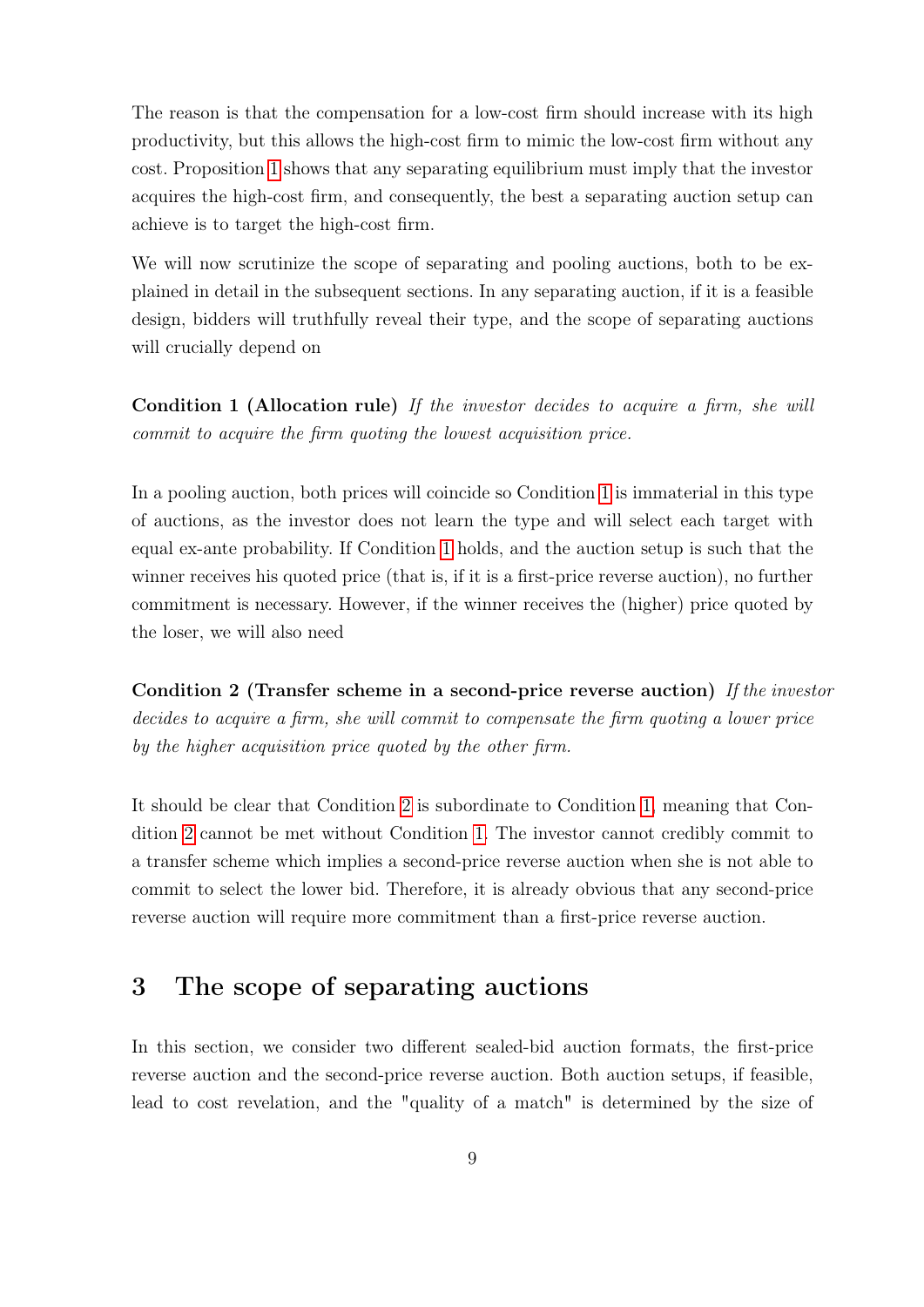the ex-post marginal cost and is the potential target firms' private information.<sup>[11]</sup> The acquisition prices quoted in the auction determine the investor's market entry cost, and are not disclosed after the auction. $\frac{12}{2}$ 

We start with the first-price reverse auction in which, after acquisition prices have been quoted, the investor acquires one of the two target firms. In the last stage, the investor and the non-acquired firm update their beliefs on each other's productivity, and compete in a Cournot duopoly. Suppose that Condition  $\boxed{1}$  holds, and let  $\phi_i$  denote firm  $i$ 's quoted price that is monotonic and strictly increasing in firm  $i$ 's productivity (i.e., strictly decreasing in its marginal production cost), an assumption that we have to confirm later. The higher is the firm's marginal cost, the smaller is the quoted price. We find:

**Proposition 2** If Condition  $\overline{1}$  is fulfilled, the first-price reverse auction has a symmetric, fully-separating equilibrium in strictly decreasing bidding strategies. In equilibrium, firm i quotes

$$
\phi^*(c_i, \gamma) \equiv \phi^*(c_i, \gamma = 0) + \gamma \Delta(c_i, \gamma), \text{ where } \qquad (5)
$$

$$
\phi^*(c_i, \gamma = 0) = \left(\frac{2a^2 + 2a + 4c_i^2 - 5ac_i - 2c_i}{18}\right) \text{ and } \Delta(c_i, \gamma) = \left(\frac{2 + 4ac_i - 6c_i^2 - (1 - c_i - c_i^2)\gamma}{36}\right).
$$

Proof: See Appendix A.2.

The following remarks are in order. Provided Condition  $\overline{1}$  is fulfilled, it is individually rational for both firms to quote prices that are a function of their private information (marginal costs). The profit-maximizing strategy is thus to quote a price that signals true productivity. Therefore, the outcome of the auction reveals valuable information that will affect future interactions on the product market.

Proposition  $\sqrt{2}$  shows that in a larger market (*a* is bigger), firms quote higher prices in equilibrium, as they expect a higher profit: it will be, ceteris paribus, more costly to enter a larger market by acquiring a firm. By the same token, for any given market size  $a > 2$  and cost-saving effect  $\gamma \in [0, 1]$ , it will be more costly to acquire a lower-cost

<sup>11</sup>Formally, we consider a perfect Bayesian equilibrium. We do not consider a potential repetition of an auction as in Skreta (2015). A well-known complication in these setups is the ratchet effect; see Freixas et al. (1985), and Laffont and Tirole (1988).

 $12$ Our results would not change qualitatively if bids were (honestly) disclosed. However, we find this setup more compelling, also because the investor would always claim that the winning firm was just as productive as the losing firm unless she could credibly commit to reveal the bids truthfully.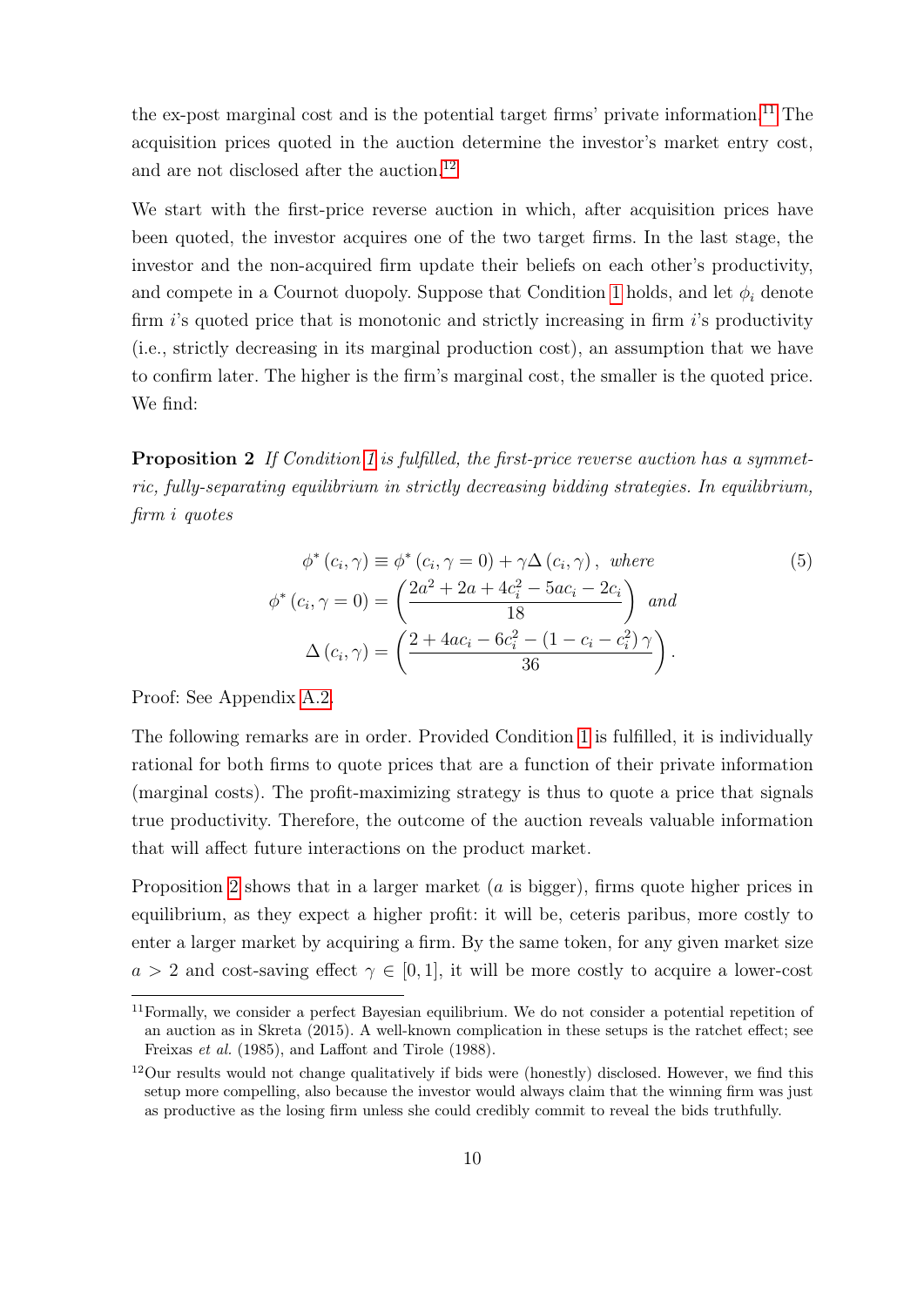firm, such that  $\partial \phi_i^* (c_i, \gamma) / \partial c_i < 0$ : if it competes against the investor, a lower marginal production cost secures a larger market share and thus a higher profit in expected terms. Moreover, the quoted prices increase with a decreasing cost-saving effect, such that  $\partial \phi_i^* (c_i, \gamma) / \partial \gamma > 0$  for all  $a > 2$  and  $c_i, \gamma \in [0, 1]$ . Firms quote relatively low prices,  $\phi_i^*(c_i, \gamma = 0)$ , when their market share will be small when competing against a strong investor (that is, when  $\gamma = 0$ ). As the cost-saving effect gets smaller (such that  $\gamma \neq 0$ increases), firms anticipate that the acquired firm will produce with a larger marginal cost, which leads them to expect a larger market share and larger expected profits when competing against the investor. Therefore, they quote higher prices,  $\phi_i^*(c_i, \gamma > 0)$ (see equation  $(5)$ , given by Proposition  $(2)$ , such that they compensate for the increase in their outside profits.

Given equation  $(5)$ , we are now able to compute the investor's ex-ante expected payoff. Let  $c_{(1)}$  and  $c_{(2)}$  denote the signals that are rearranged in ascending order:  $c_{(1)}$  is the lowest-cost signal, and  $c_{(2)}$  is the highest-cost signal, such that  $c_{(1)} < c_{(2)}$ . Given the uniform distribution  $F(c) = c$ , we can write the highest-order statistics, denoted by  $F_1(c)$ , such that  $F_1(c) = F(c)^2 = c^2$ . The investor's ex-ante expected profit from a firstprice reverse takeover auction (which follows Condition  $\boxed{1}$ , denoted by  $\hat{V}^a$ , is equal to

$$
\hat{V}^{a} = \int_{0}^{1} \left( \int_{0}^{c_{(2)}} v^{(2)}(c_{(1)}, c_{(2)}) dF(c_{(1)}) - \phi^{*}(c_{(2)}) \right) dF_{1}(c_{(2)}) + \Gamma
$$
\n
$$
= \int_{0}^{1} 2c_{(2)} \left( \int_{0}^{c_{(2)}} \frac{v^{(2)}(c_{(1)}, c_{(2)})}{c_{(2)}} dc_{(1)} - \phi^{*}(c_{(2)}) \right) dc_{(2)} + \Gamma
$$
\n
$$
= \frac{64a(2 - 5\gamma) + \gamma(181\gamma - 72) - 16}{864} + \Gamma,
$$
\n(6)

where  $v^{(2)}(c_{(1)}, c_{(2)})$ , derived from equation  $(3)$ , denotes the investor's operating profit after having acquired the high-cost firm, and  $\phi^*(c_{(2)})$  is derived from equation  $\overline{5}$ . Note carefully that the variable gains from the acquisition of a firm can be negative: the auction includes the possibility to acquire a *lemon* and to compete against a strong (high-productivity) rival.

We now show that a lack of commitment may jeopardize the whole acquisition process as the takeover procedure via such a separating auction is prone to ex-post opportunistic behavior exploiting information externalities. Without commitment (Condition  $[1]$ ), the investor may find it profitable ex post to acquire the low-cost firm, as we could already see from equation  $(4)$ . This incentive depends on the market size, the size of the ex-post marginal production cost, and on the difference in quoted acquisition prices. We will show that the investor will want to continue to acquire the high-cost firm only in a sufficiently large market, especially when there is sufficiently large cost-saving.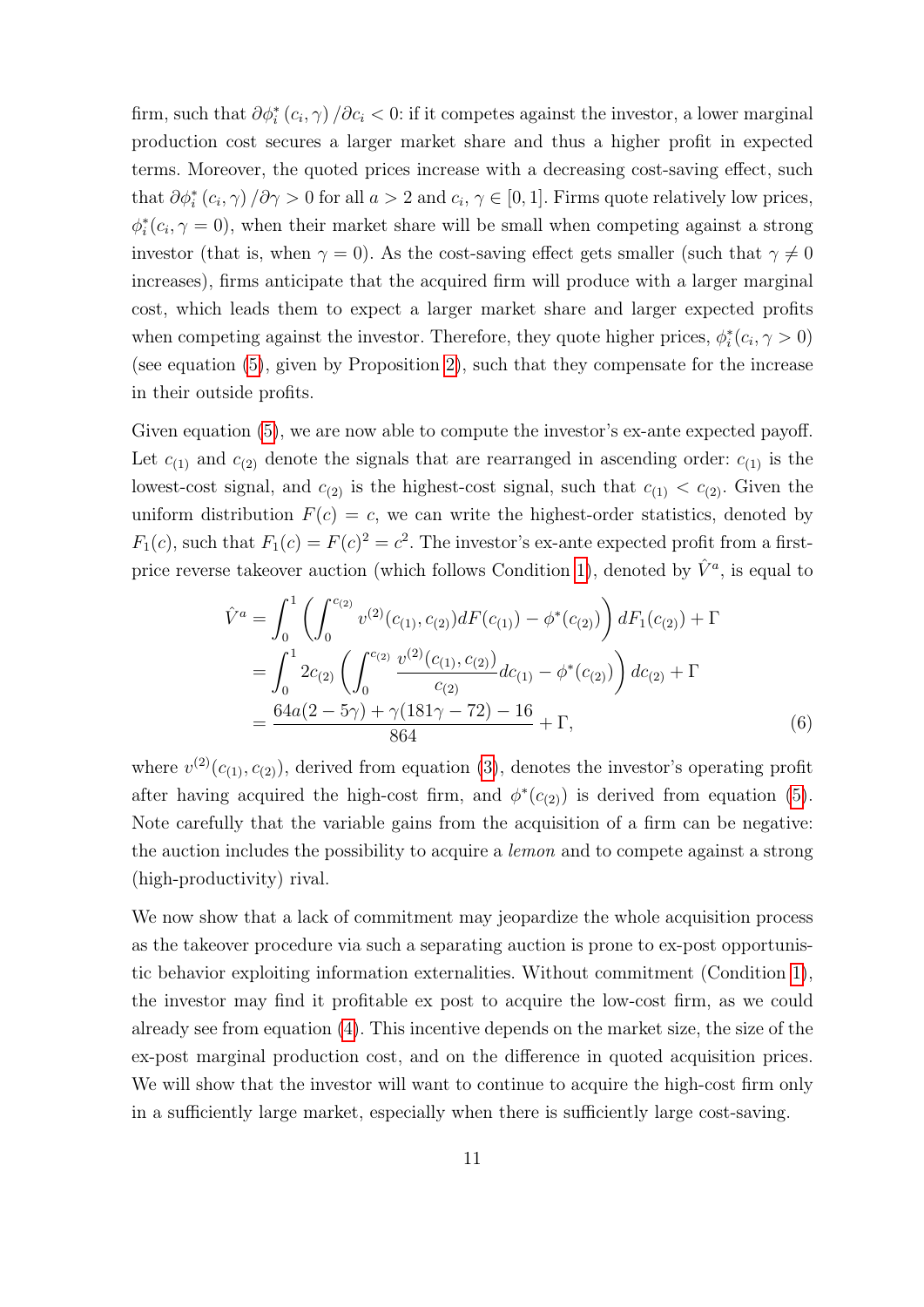Suppose that both target firms continue to believe that the high-cost firm will be selected, but the investor were free to select any firm for acquisition, and she would pick firm *i*. Let  $V^{i}(c_i, c_j)$  denote the investor's ex-post profit after having acquired firm  $i$  and when competing against firm  $i$ :

$$
V^{i}(c_{i}, c_{j}) = \left(\frac{2a - \gamma(1 + c_{j})/2 + 2c_{j} - 3\gamma c_{i}}{6}\right)^{2} - \phi^{*}(c_{i}) + \Gamma; \quad i \neq j \in \{1, 2\}.
$$
 (7)

The first expression of the RHS is derived from equation  $(3)$  and represents the investor's operating profit after having acquired firm i, where  $\gamma(1+c_j)/2$  corresponds to  $E_i(c_i)$  in equation (3): this is the non-acquired firm's ex-post expectation of the acquired firm's marginal cost. The investor's market entry cost, which is equivalent to the acquired firm's quoted price,  $\phi^*(c_i)$ , is given by equation  $\boxed{5}$  (Proposition  $\boxed{2}$ ), and  $\Gamma$  is the fixed benefit. The investor, after having received the quoted prices, correctly anticipates the rival's (the non-acquired firm's) realized marginal production cost from bidding behavior:  $c_j$  in equation (7) corresponds to  $E_i(c_j)$  in equation (3). In contrast, the non-acquired firm  $j$ , learning only that the other firm has been acquired, updates its belief about the size of the ex-post marginal cost such that it believes to be the low-cost firm and consequently  $E_i(c_i) = \gamma(1+c_i)/2$ . It is clear from equations (5) and (7) that (i) higher cost-saving (lower  $\gamma$ ) leads not only to higher operating profits, but also smaller market entry costs; (ii) the impact of cost-saving on the investor's profit is accentuated in a larger market; and (iii) acquiring a high-cost firm  $-$  larger  $c_i$  in equation  $(\overline{7})$  – increases the size of the ex-post marginal cost (and so decreases the investor's operating profits), while decreasing the investor's market entry costs. We are now ready to scrutinize the role of Condition 1. We define:

**Definition 1** A reverse takeover auction is self-enforcing, if it is optimal ex post for the investor to select the firm that quotes the lower acquisition price, given that both firms follow the bidding strategy, given by Proposition  $\boxed{2}$ .

A separating first-price takeover auction will be self-enforcing only if the investor's profit  $V^i(c_i, c_j)$ ,  $i \neq j \in \{1, 2\}$ , given by equation  $\sqrt{7}$ , in the case of acquiring the firm quoting a lower price is larger than the profit she could have earned by acquiring the other firm. So, when does a separating first-price takeover auction work without Condition  $\mathbb{I}$ ? We find:

**Proposition 3** For any given market size  $a > 2$  and firms' cost draws  $c_i, c_j \in [0, 1], i$ ,  $j = \{1, 2\}$ , and for the threshold of cost-saving, denoted by  $\widetilde{\gamma} \simeq 0.32$ :

1. If  $\gamma \geq \tilde{\gamma}$ , the separating takeover auction is never self-enforcing.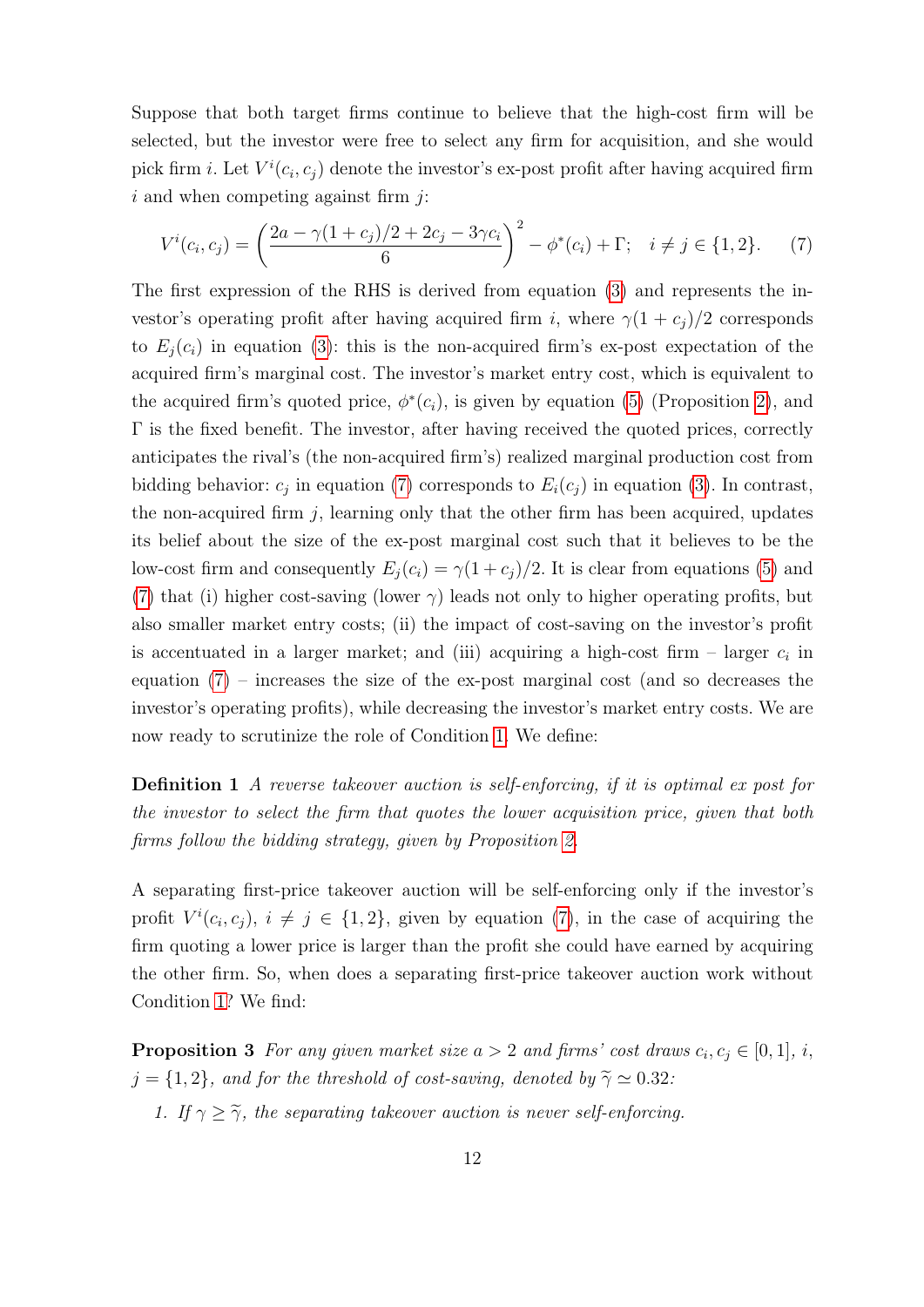- 2. If  $\gamma < \tilde{\gamma}$ ,
	- (a) the separating takeover auction can be self-enforcing only for some values of  $c_i, c_j$  if  $a < 10$  and/or  $\gamma$  is sufficiently large;
	- (b) the separating takeover auction is self-enforcing for all  $c_i, c_j \in [0, 1]$  if  $a > 10$ and  $\gamma$  is sufficiently small.

Proof: See Appendix A.3.

Proposition  $\overline{3}$  demonstrates that the investor will always want to select the high-cost firm if and only if cost-saving is substantial  $(\gamma$  is sufficiently small) and the market is sufficiently large. The intuition is as follows. If cost-saving is sufficiently large, the size of the ex-post marginal cost  $(\gamma c_i)$  will be sufficiently low (even after having acquired the high-cost firm). A sufficiently low ex-post marginal cost guarantees the investor a large market share and a small one for the non-acquired firm so that the investor's market entry cost is reduced significantly. In a sufficiently large market, these effects are accentuated, such that the decrease in market entry costs dominates the market share effect. If, however, the market is sufficiently small, such that  $a < 10$ , the target firms will anticipate that the investor's incentive to reduce the rival's market share dominates her incentive to decrease the market entry cost, irrespective of cost-saving. Thus, Proposition 3 suggests that both a sufficiently large market and sufficiently high cost-saving are necessary in order to ensure the firms that a separating first-price takeover auction can be run without Condition 1.

We illustrate these results in Figure  $\overline{1}$ , which shows the set of parameter values of market size (a) and cost-saving ( $\gamma < \tilde{\gamma}$ ) for which the investor's commitment (i) is not self-enforcing for any given  $c_i, c_j \in [0, 1]$  in Region I, (ii) may or may not be selfenforcing for a given  $c_i$  and  $c_j$  in Region II, or (iii) is self-enforcing for any given  $c_i$ ,  $c_j \in [0,1]$  in Region III. Region III is the only region in Figure  $\boxed{1}$  where the target firms can be sure that the investor will have no incentive to select the low-cost firm without binding commitment. In this region, both the market size is sufficiently large and cost-saving is sufficiently high. In Regions I and II, the target firms anticipate that a separating takeover auction is not self-enforcing. In Region II, for example, the investor wants to acquire the lower-cost firm (which quotes a higher price) if the average industry marginal cost before the acquisition of a firm takes place,  $C/2 = \left(\sum_{i=1}^{2} c_i\right)/2$ , is sufficiently large (for details, see Appendix  $\overline{A.3}$ ). Although a separating takeover auction can be self-enforcing if  $C$  is sufficiently small, the firms do not know the average industry marginal cost at the time of the auction. If the target firms anticipate that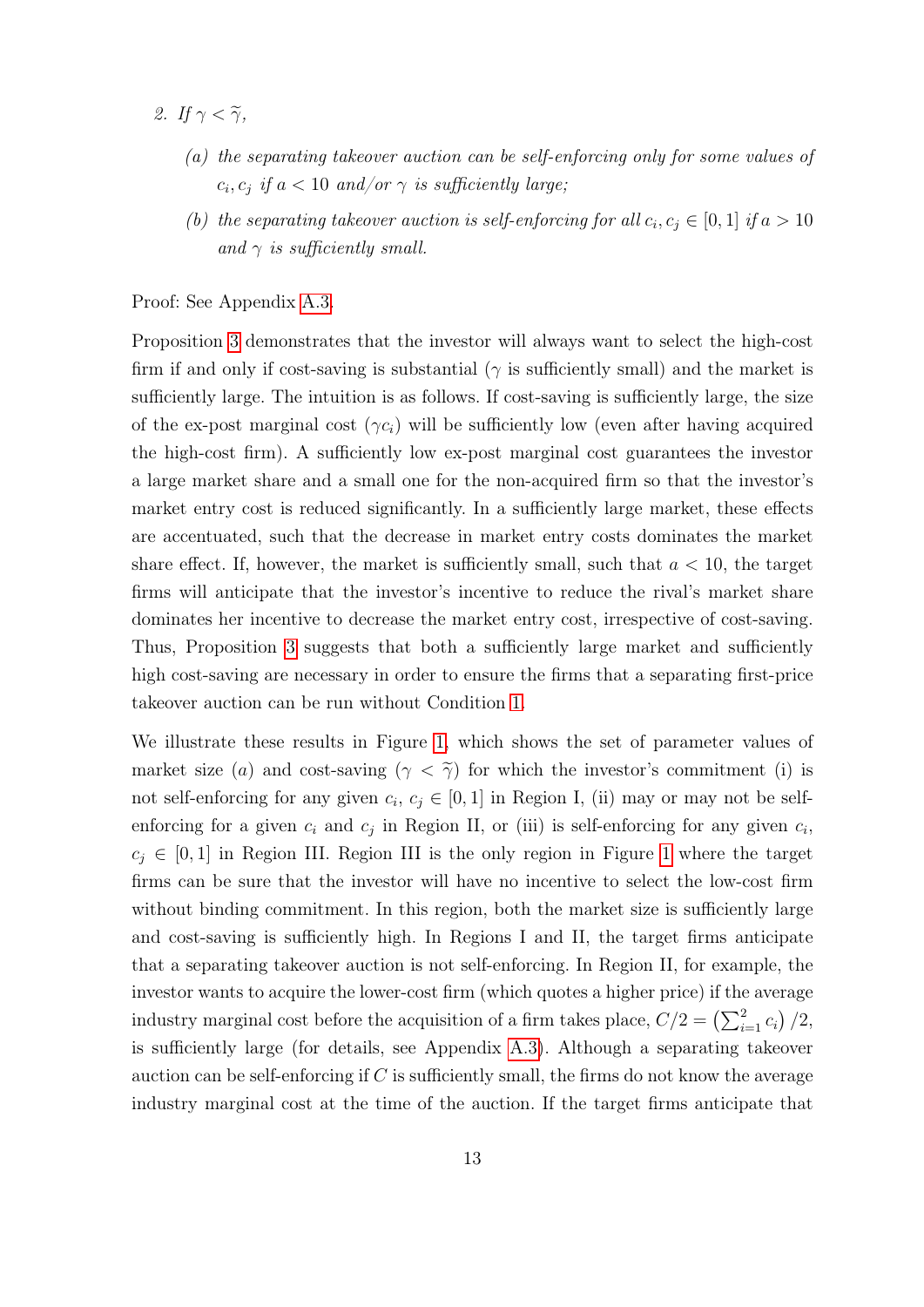

Figure 1: The scope of self-enforcing auctions

there is a conflict between the investor's ex-ante commitment to a particular allocation mechanism and her objective of maximizing ex-post profits after having seen the quoted prices, they will no longer follow the bidding strategy, given by Proposition  $\boxed{2}$ . An optimal response for all types of firms is, then, to quote the highest price that the lowest-cost firm would have quoted, making their bidding behavior inconsistent with the beliefs of the investor. Consequently, the takeover procedure is no longer strategically equivalent to a first-price reverse auction and does not lead to symmetric and fullyseparating equilibrium in strictly decreasing bidding strategies. In such a situation, a separating equilibrium cannot exist without Condition  $\boxed{1}$ .

We next consider the other class of sealed-bid auctions, a *second-price* (separating) takeover auction, in which the winner who quotes the lower acquisition price gets the higher acquisition price quoted by the other firm. Since the quoted prices are not disclosed, this setup obviously warrants additional commitment given by Condition  $\boxed{2}$ : the investor must be able to commit to truthfully compensating the winner by the (higher) acquisition price quoted by the loser. If this commitment fails, we will be back to the setup that we have already scrutinized above. The reason is simple. The investor would have an incentive to claim that the rival's price was just a small  $\epsilon > 0$  above the price quoted by the winner so as to decrease the cost of acquisition and increase her profits as much as possible. Since Condition  $\boxed{2}$  is subordinate to Condition  $\boxed{1}$ , the alternative setup is feasible only if both conditions hold and we may confine the analysis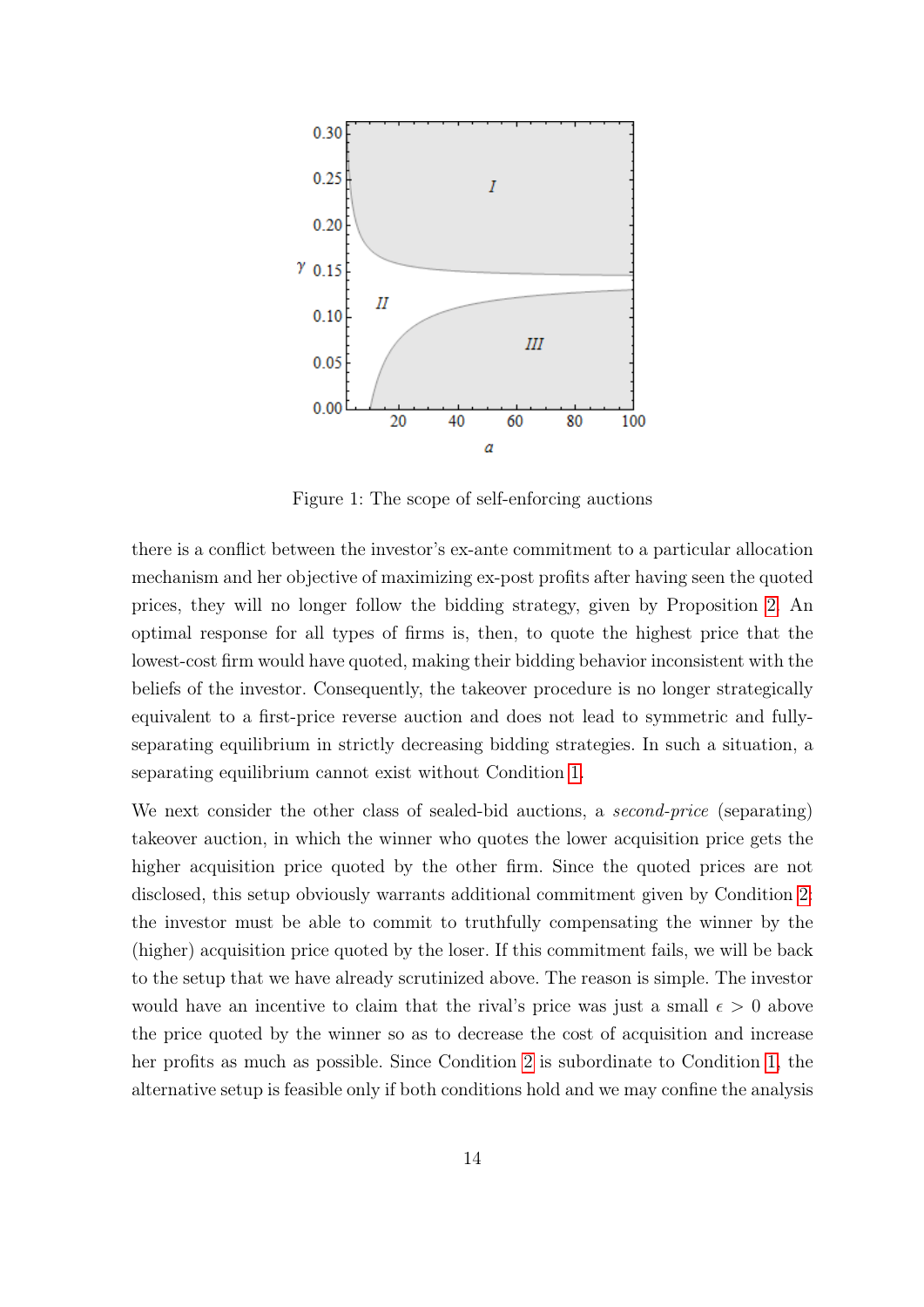to the payoff implications for the investor: would the investor do better in a different separating auction if she could commit credibly to both the allocation rule and the transfer scheme? Suppose that both Condition  $\boxed{1}$  and Condition  $\boxed{2}$  hold and let  $\phi^{s*}$ denote the quoted prices in equilibrium where the superscript s denotes the secondprice (reverse) takeover auction. It is straightforward to show that each firm has a weakly dominant strategy of quoting its own valuation of acquisition, which is the minimum payoff that yields a nonnegative surplus. $\frac{13}{3}$  That is, in our context, each target firm will quote the expected profit of competing against the investor such that

$$
\phi_i^{s*} = \left(\frac{2a + \gamma - (4 - \gamma)c_i}{6}\right)^2.
$$
\n(8)

Equation  $\boxed{8}$  is derived from equation  $\boxed{2}$ , where  $E_j(c_i)$  – the investor's expectation of the marginal production cost of firm  $i$  – is replaced by  $c_i$ , because the investor, having observed the quoted prices, can correctly anticipate the realization of the firms' marginal production costs. Firm  $i$ , by contrast, will only know that the investor acquires the rival firm because the rival's marginal cost is higher, enabling the rival to quote a lower price. Therefore,  $E_i(c_j)$  in equation  $(2)$  - firm is expectation of the acquired firm's marginal cost - is replaced by  $\gamma(1+c_i)/2$ .

Following equation  $(6)$ , we can compute the investor's ex-ante expected payoff from a second-price takeover auction, denoted by  $\hat{V}^s$ , as

$$
\hat{V}^{s} = \int_{0}^{1} \left( \int_{0}^{c_{(2)}} \left( v^{(2)}(c_{(1)}, c_{(2)}) - \phi^{s*}(c_{(1)}) \right) dF(c_{(1)}) \right) dF_{1}(c_{(2)}) + \Gamma
$$
\n
$$
= \int_{0}^{1} 2c_{(2)} \left( \int_{0}^{c_{(2)}} \frac{\left( v^{(2)}(c_{(1)}, c_{(2)}) - \phi^{s*}(c_{(1)}) \right)}{c_{(2)}} d c_{(1)} \right) d c_{(2)} + \Gamma
$$
\n
$$
= \frac{64a(1 - 2\gamma) + 47\gamma^{2} - 16}{288} + \Gamma,
$$
\n(9)

where  $\phi^{s*}$  is given by equation  $\langle 8 \rangle$ , and  $v^{(2)}(c_{(1)}, c_{(2)})$ , derived from equation  $\langle 3 \rangle$ , is the investor's operating profit after having acquired the high-cost firm and  $c_{(1)}$  and  $c_{(2)}$  are the cost signals where  $c_{(1)} < c_{(2)}$ . We find:

Proposition 4 A second-price reverse takeover auction yields a higher expected payoff for the investor than a first-price reverse takeover auction if  $\gamma < 1$ . The two separating takeover auctions are revenue equivalent when  $\gamma = 1$ .

Proof: See Appendix A.4.

<sup>&</sup>lt;sup>13</sup>See, for example, Krishna  $(2002)$  for a sketch of the general proof.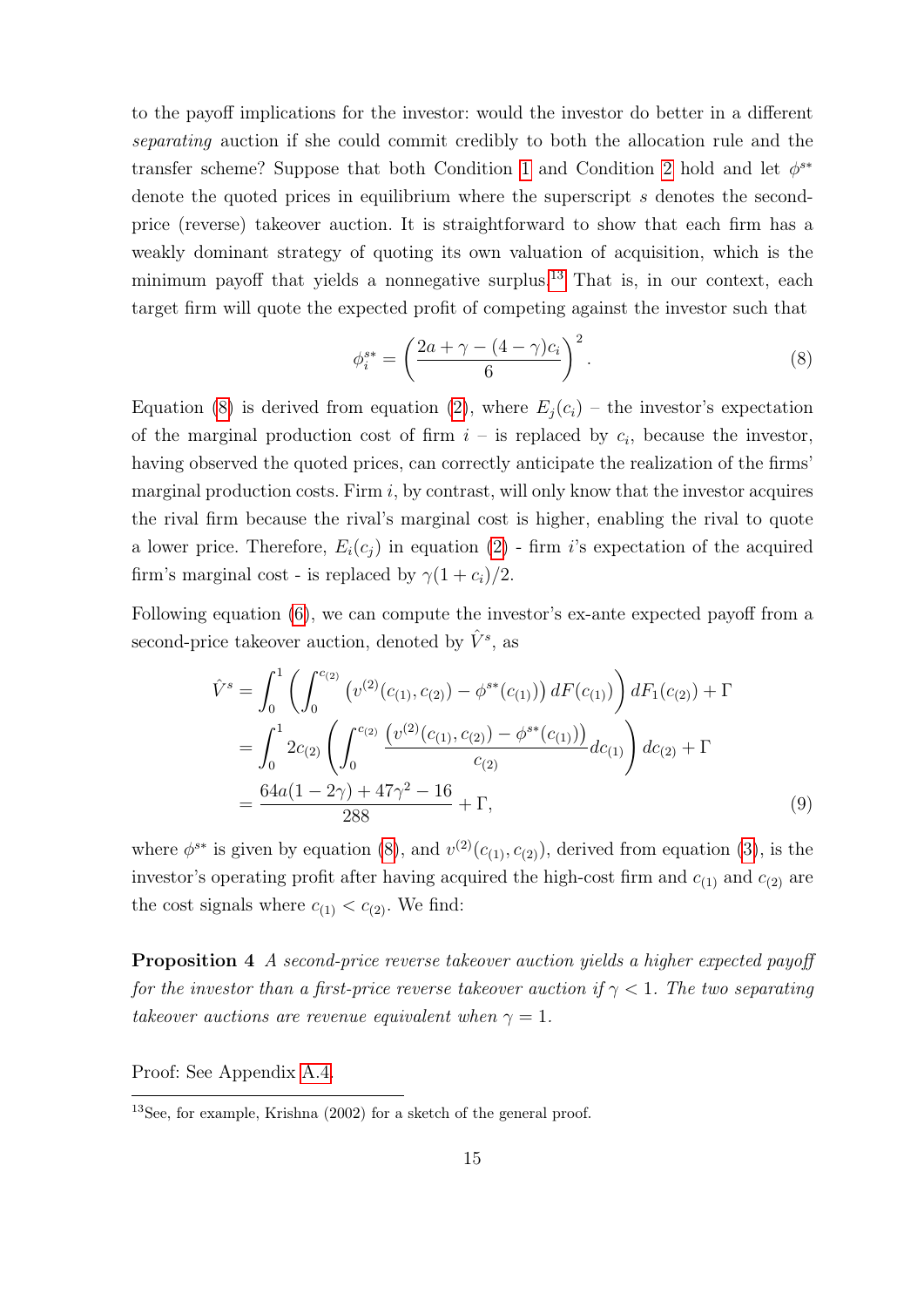Why does the second-price auction do better in terms of expected investor payoffs? Note carefully that the investor's operating profit after having acquired the high-cost firm is the same across the two separating takeover auctions. The main difference is the ex-ante expected cost of acquisition. In the first-price auction, the optimal bids balance the risk of not winning the auction and competing against a strong rival against winning the auction and getting a share of the productivity gains. Hence, the first-price auction allows the winning target firm to appropriate a share of the potential gains, but the second-price auction does not. Firms bid their outside options and the winner gets the loser's outside option. Therefore, the second-price auction allows the investor to appropriate all productivity gains. Given this background, it is not surprising that revenue equivalence holds only if there are no productivity gains, that is, if  $\gamma = 1$ .

# 4 The scope of pooling auctions

An alternative auction setup is given if the investor expects both firms to quote the same acquisition price, irrespective of their cost-types. In order to scrutinize this possibility, we have to be more explicit about the investor's belief structure. In standard auctions, the belief structure does not play a critical role: bidders reveal their types, but this is inconsequential. In the previous sections, however, the belief structure has been consequential: the quoted prices in the takeover auction and the takeover itself convey information, and the firms update their beliefs about their future rival. Furthermore, the investor may want to accept the higher acquisition price, making the separating auction setup vulnerable to ex-post opportunistic behavior.

If, however, an equilibrium exists in the pooling auction, then the investor, in equilibrium, will not be able to update her beliefs but will continue to use her priors to evaluate the expected outcomes as all types will quote the same acquisition price. While there is no room for a pooling equilibrium in standard auctions, we show that it plays an important role in our setup. In this sense, a pooling auction setup serves as a commitment device to avoid ex-post opportunistic behavior.  $\frac{1}{4}$  A delicate issue in pooling equilibria is the specification of out-of-equilibrium beliefs that will support the equilibrium. In this section, we will consider two concepts, the weak perfect Bayesian equilibrium (weak PBE) concept and the sequential equilibrium (SE) concept.

 $14A$  pooling auction is strategically equivalent to a game in which an investor (i) can make simultaneous take-it-or-leave-it offers to both firms and (ii) has a certain belief structure on types depending on their unilateral acceptance. This should not be confused with take-it-or-leave-it acquisition offers to target firms that are desinged to separate types (see Koska and Stähler, 2014).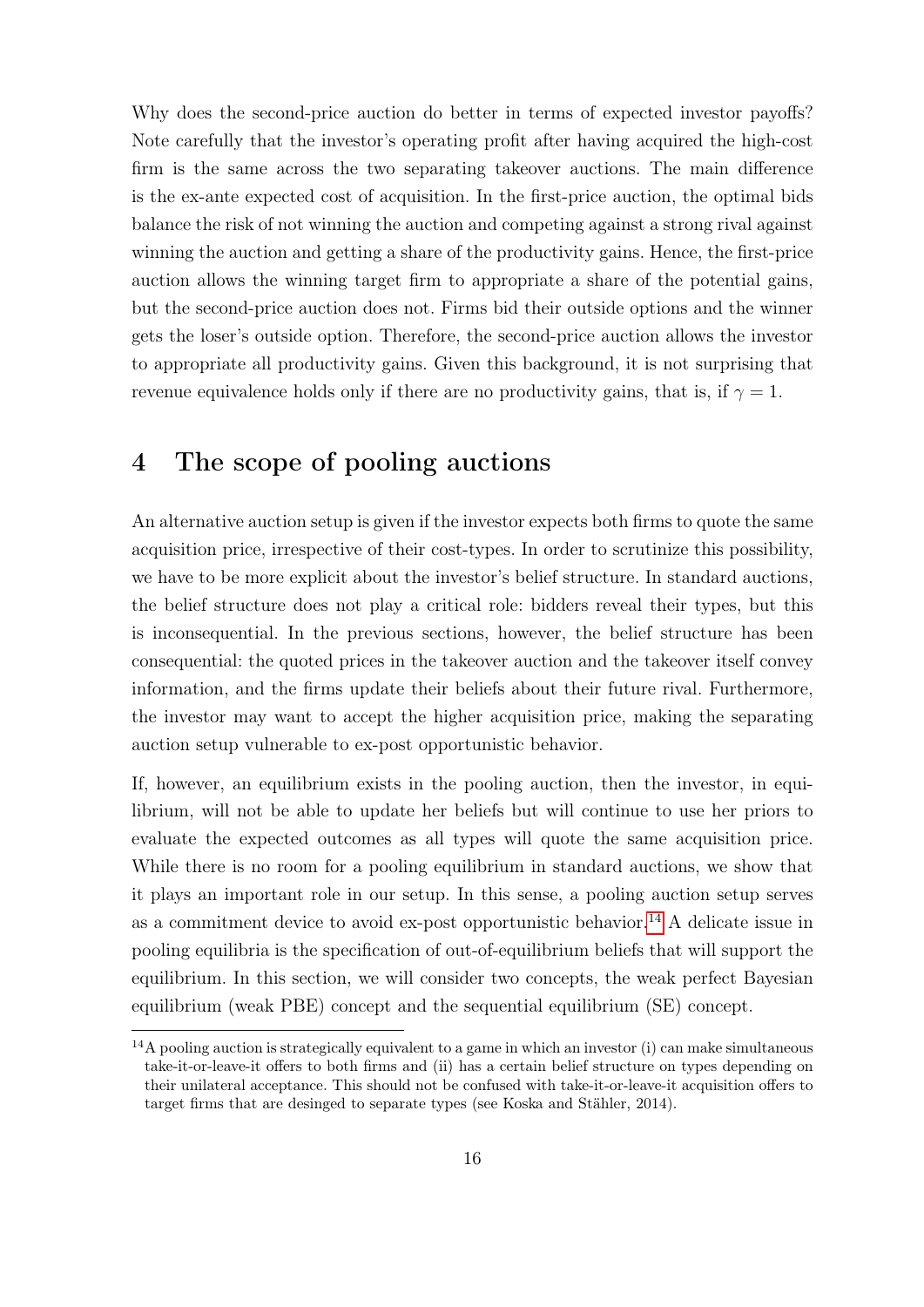We start with the weak PBE for which we assume that the investor is able to convince both target firms that she will believe that any firm not quoting the (common) acquisition price she has in mind will be thought of being the highest-cost firm. The idea is that the investor sets up an auction and, prior to running it, communicates to the target firms which offer she will expect and accept, and that any firm deviating from this will be considered as the highest-cost firm.

In particular, assume that a pooling equilibrium exists in which both firms quote an acquisition price  $\Phi^*$ . The investor forms beliefs as follows: (i) if any firm quotes  $\Phi^*$ , the investor believes that this firm's marginal production cost is uniformly distributed between 0 and 1; (ii) if any firm quotes an acquisition price  $\Phi \neq \Phi^*$ , the investor believes that this firm has the highest marginal cost of 1. Let the investor's beliefs on the expected cost of firm i as a function of firm i's bid  $\Phi_i$  be denoted by  $\mu_i(\Phi_i)$ ,  $i = \{1, 2\}$ . Then, this belief structure specifies

$$
\mu_i(\Phi_i = \Phi^*) = \frac{1}{2}
$$
 and  $\mu_i(\Phi_i \neq \Phi^*) = 1.$  (10)

If a pooling equilibrium exists, the investor's expected profit from firm acquisition via a pooling auction, denoted by  $\hat{V}^p(\Phi^*)$  where the superscript p stands for pooling, is given by

$$
\hat{V}^p(\Phi^*) = \int_0^1 \left(\frac{2a - \gamma/2 + 1 - 3\gamma c}{6}\right)^2 dc - \Phi^* + \Gamma
$$

$$
= \frac{(2a + 1 - 2\gamma)^2}{36} + \frac{\gamma^2}{48} - \Phi^* + \Gamma.
$$
(11)

Both target firms quote the same price  $\Phi^*$ . Therefore, the investor randomizes when selecting one of the target firms, which look identical to her. Each target firm's expected profit from a pooling auction, denoted  $\hat{\pi}^p(c_i)$ ,  $i = \{1, 2\}$ , is thus given by

$$
\hat{\pi}^p(c_i) = \frac{1}{2}\Phi^* + \frac{1}{2}\left(\frac{2a - 1/2 + \gamma - 3c_i}{6}\right)^2.
$$
\n(12)

Any weak PBE supported by this belief structure has to fulfill the condition that no firm has an incentive to quote a different acquisition price. If any firm quotes a higher price than Φ ∗ , the investor will never select this firm, but will update her beliefs, such that after the acquisition of the other firm, she will have received the good news that the rival has the highest cost. This specifies a lower bound for the acquisition price: if Φ ∗ is too low, a target firm might find it more profitable not to quote it and lose the auction even if this leads the investor to believe that the firm has the highest cost. If, however, any firm quotes a lower acquisition price than  $\Phi^*$ , this lower price will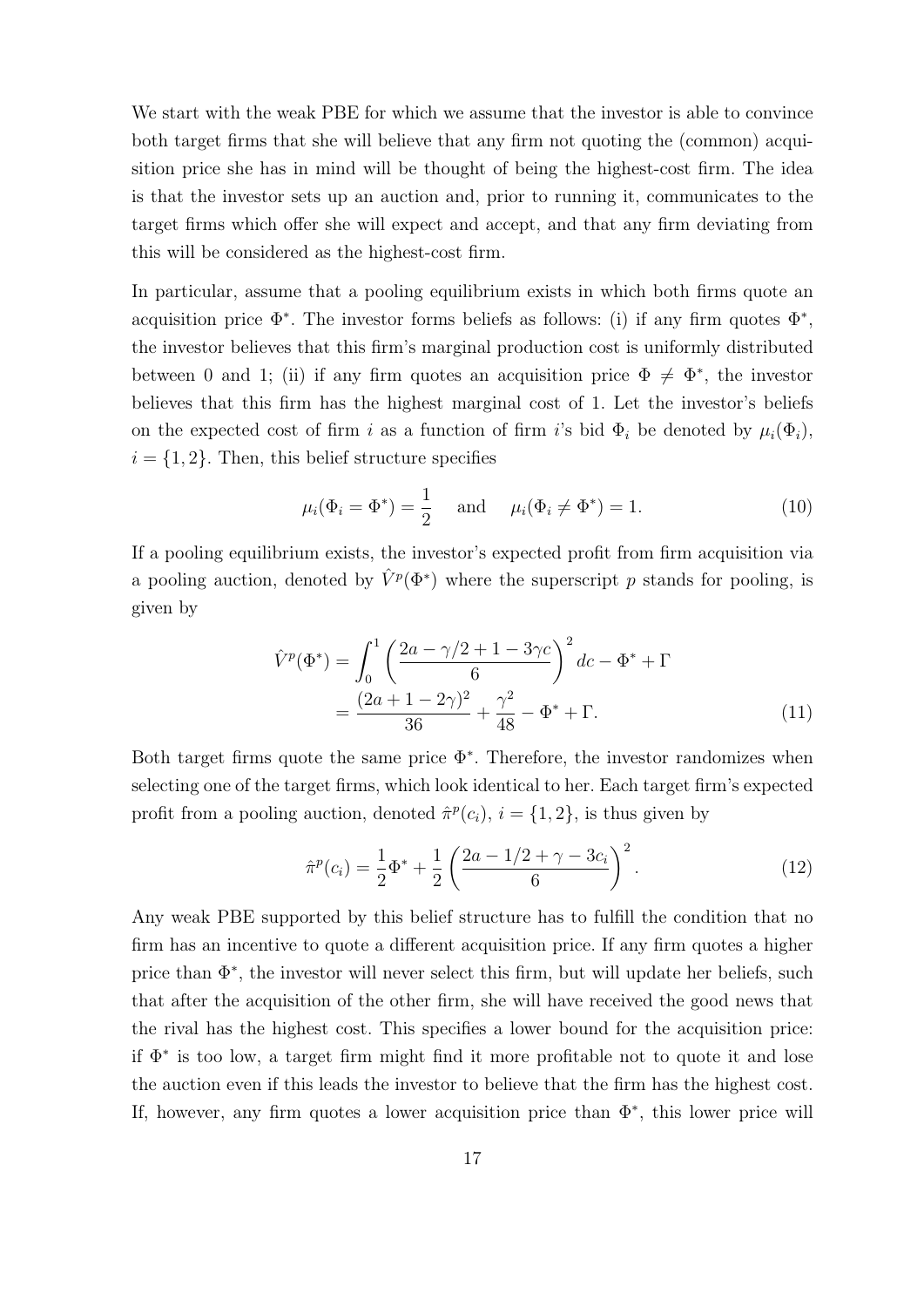be accepted by the investor only if it undercuts  $\Phi^*$  substantially: the investor believes that the defecting firm is of highest cost-type, which increases the expected operating profit from the acquisition of the rival firm and decreases the operating profit from the acquisition of the defecting firm. This defection option puts an upper bound on  $\Phi^*$ : if Φ ∗ is very large, it is relatively costless to undercut the candidate pooling acquisition price. Appendix  $\overline{A.5}$  has the details of the defection options and proves that

**Proposition 5** Weak PBEs exist: the investor forms beliefs according to equation  $(10)$ , and each target firm quotes the same acquisition price  $\Phi^* \in [\underline{\Phi}, \overline{\Phi}]$  where

$$
\overline{\Phi} = \frac{(2a + 2 - 2\gamma)^2}{18} + \frac{\gamma^2}{24} - \frac{(2a - 7\gamma/2 + 1)^2}{18} + \frac{(2a - 7/2 + \gamma)^2}{36},
$$
  

$$
\underline{\Phi} = \frac{(2a - 1 + \gamma)^2}{18} - \frac{(2a - 1/2 + \gamma)^2}{36}.
$$

Proof: See Appendix A.5.

Proposition  $\overline{5}$  demonstrates a range of weak PBEs. Of course, the best one for the investor would be to convince both firms that she believes that both firms quote the lowest bid. Substituting  $\Phi^* = \underline{\Phi}$  into equation (11) gives the investor's maximum expected payoff in the weak PBE pooling auction:

$$
\hat{V}^p(\Phi^* = \underline{\Phi}) = \frac{(2a + 1 - 2\gamma)^2}{36} + \frac{\gamma^2}{48} - \underline{\Phi} + \Gamma
$$
  
= 
$$
\frac{1}{144} (8a(5 - 6\gamma) + (1 + 3\gamma)(5\gamma - 3)) + \Gamma.
$$
 (13)

How does the outcome of the pooling auction compare to that of the separating auction? We find:

Proposition 6 The best weak PBE has a higher expected payoff for the investor than both separating (auction) equilibria.

#### Proof: See Appendix A.6.

This is a strong result. We find that the investor can always do better with a weak PBE pooling auction. On the one hand, this auction allows her to commit not to exploit information revealed during the auction. On the other hand, any separating takeover auction can only be run such that the investor will select the high-cost firm, but the pooling auction alleviates adverse selection. With a pooling auction in which the target firms are expected to quote identical acquisition prices, the investor will have a chance to acquire the more profitable (low-cost) target firm. Proposition  $\boxed{6}$  also shows that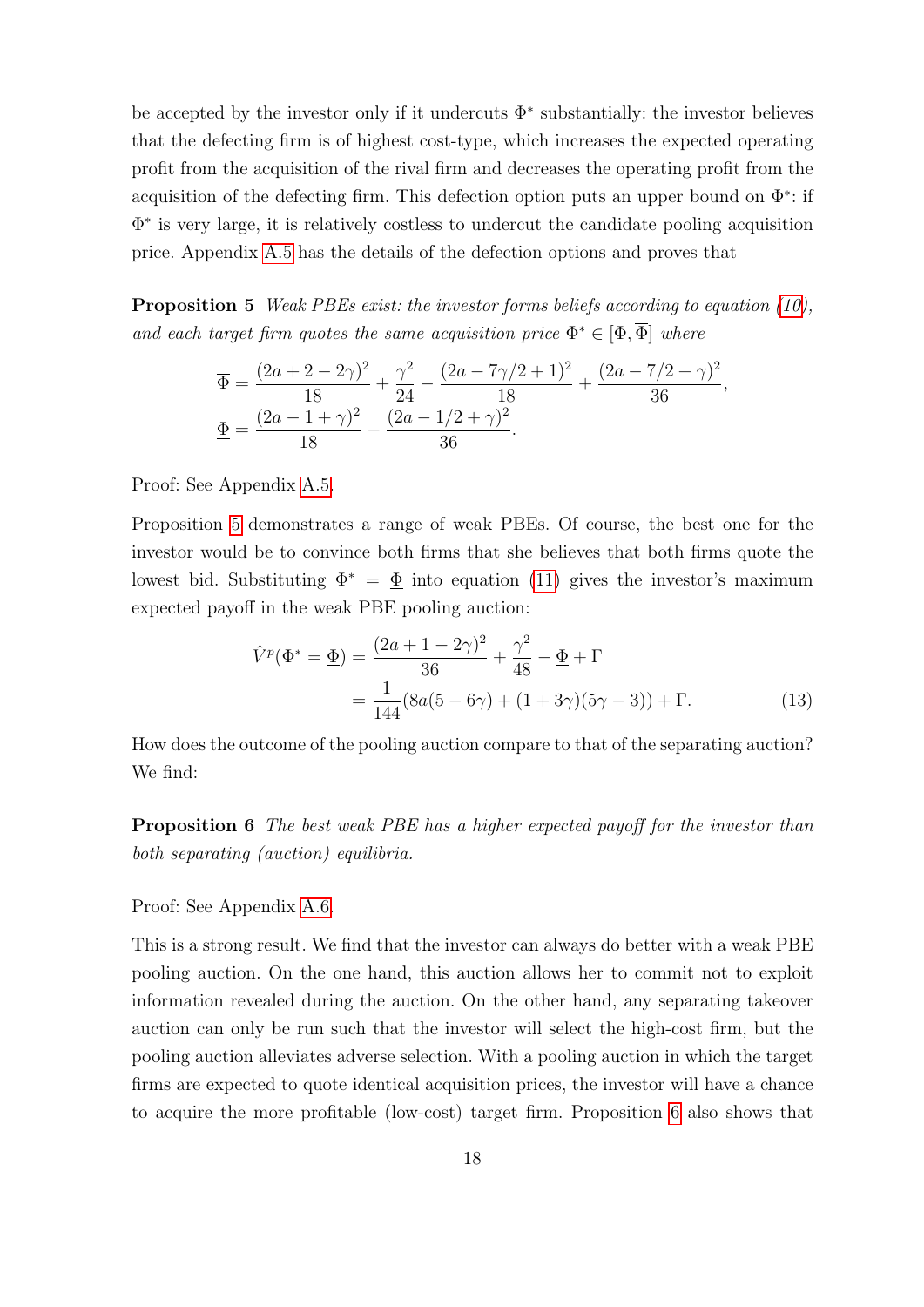there is even no revenue equivalence when  $\gamma = 0$ , that is, when the investor will be able to produce with the least (zero) costs.

Why are revenues in the weak PBE auction strictly larger? In any separating auction, adverse selection decreases the investor's expected payoff because (i) it leads to a smaller decrease in marginal costs, and (ii) it implies that the rival will be a tough one. When  $\gamma = 0$ , the first effect disappears, but the second effect is still there. We can show that the (best) weak PBE implies an acquisition price that is always smaller than the price for the highest-cost firm in a first-price auction. Employing a separating auction and thus paying more for firm acquisition enables the investor to learn the future rival's cost, but the news can be good or bad. On average, the learning gain is smaller than the learning cost even if this learning cost, that is, the difference between the first-price auction acquisition price and the (best) weak PBE price, is smallest for  $c = 1$  and  $\gamma = 0$ . The key for understanding revenue dominance of the (best) weak PBE is the logic of the two bounds and the associated belief structure. The lower bound is derived such that the candidate equilibrium bid should not be too low that the least-cost firm is better off by quoting a higher price and by being treated as the highest-cost firm. Similarly, the upper bound is derived such that the candidate equilibrium bid should not be too high that the highest-cost firm undercuts the bid successfully so as to be picked despite being regarded as the highest-cost firm. The difference between the upper bound and the lower bound is strictly positive, even for  $\gamma = 0$ , because underbidding leads the investor to believe that the firm is of the highest-cost and the expected profit of acquiring the other firm increases.

While the belief structure in equation  $(10)$  supports a weak PBE, it will not allow any firm to deviate marginally from the predicted strategy. We now consider the scope of a sequential equilibrium (SE) in the sense of Kreps and Wilson (1982) in this setup. The SE warrants that the equilibrium strategy is consistent such that it can be represented as the limit of a sequence of purely mixed strategies and beliefs where the beliefs are formed according to Bayes' Rule. The weak PBE does not qualify for an SE as it has a knife-edge property and cannot accommodate any sequence of strategies and beliefs converging to the equilibrium. The belief structure in a pooling auction that is an SE is given by

$$
\mu_i(\Phi_i \ge \hat{\Phi}) = \frac{1}{2}
$$
 and  $\mu_i(\Phi_i < \hat{\Phi}) = 1,$ \n(14)

that is, for any quoted price  $\Phi_i \geq \hat{\Phi}$ , the investor believes that marginal production costs are uniformly distributed between 0 and 1, whereas if a firm quotes  $\Phi_i < \Phi$ , then the investor believes that the firm has the highest marginal cost  $(c = 1)$ . We find: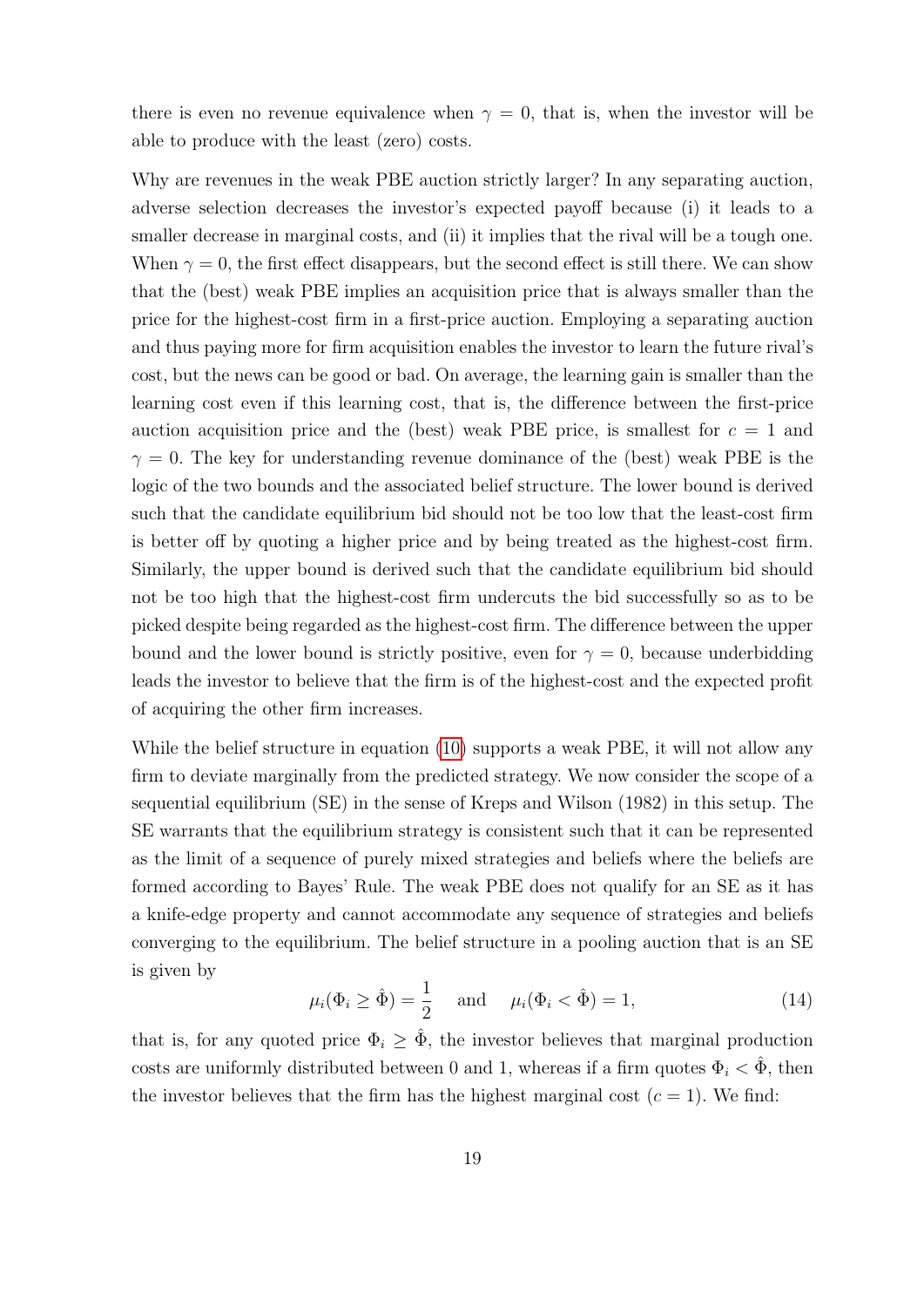**Proposition 7** A sufficiently small cost-saving, that is,  $\gamma \geq 1/3$ , guarantees that a sequential equilibrium exists: the investor forms beliefs according to equation  $\overline{14}$  and each target firm quotes the same acquisition price  $\hat{\Phi} = (2a - 1/2 + \gamma)^2/36$ , where  $\underline{\Phi} < \hat{\Phi} < \overline{\Phi}$ .

Proof: See Appendix A.7.

An SE always exists for any  $\gamma$  when the market is sufficiently small  $(a \in [2, 4.5])$ . If, however,  $\gamma$  is small and a is large, then an SE does not exist: underbidding in such a case is profitable even if it implies that the firm will be considered as the highest-cost firm. The reason is that the target's cost is less important for a low  $\gamma$ , especially as compared to market size a.  $\hat{\Phi}$  must be larger than the lower bound of the weak PBE so as to make the least-cost firm participate. If  $\hat{\Phi}$  were smaller, the least-cost firm would be better off by quoting a higher price: it would not be selected, but due to the belief structure  $(14)$ , the investor would not change its belief about this firm. The common bid  $\hat{\Phi}$  just makes the least-cost firm indifferent and all other types strictly prefer to quote  $\hat{\Phi}$ .

This indifference leads to the interesting observation that the SE bid is equal to a takeit-or-leave-it-offer of an investor who wants to maximize the acceptance probability of her offer. Suppose that the target firms could accept an offer unilaterally, meaning that they would sell for the offered acquisition price if they were selected by the investor. If an investor does not run an auction but can commit to non-negotiable offers to both firms, an offer of size  $\hat{\Phi}$  would be accepted by both firms of all types. Thus, the expected revenue given by the SE coincides with the investor's best take-it-or-leave-it offer that makes unilateral acceptance by both firms certain. Since  $\Phi \leq \hat{\Phi}$  the best weak PBE will always do better than the SE for the investor. What about the revenue implications compared to the separating auctions? We find:

**Proposition 8** Suppose that Condition  $\overline{I}$  and Condition  $\overline{Z}$  hold and an SE exists in the pooling auction. (i) The SE earns the investor a higher expected payoff than the first-price auction. (ii) A sufficiently small cost-saving, that is,  $\gamma \geq 1/2$ , makes the SE earn the investor also a higher expected payoff than the second-price auction.

Proof: See Appendix A.8

Proposition  $\sqrt{8}$  shows that the SE outcome is always better for the investor than the outcome of the first-price auction. An immediate implication is that if Condition  $\prod$  fails to hold, and thus also the subordinate Condition  $\boxed{2}$  cannot hold, the pooling auctions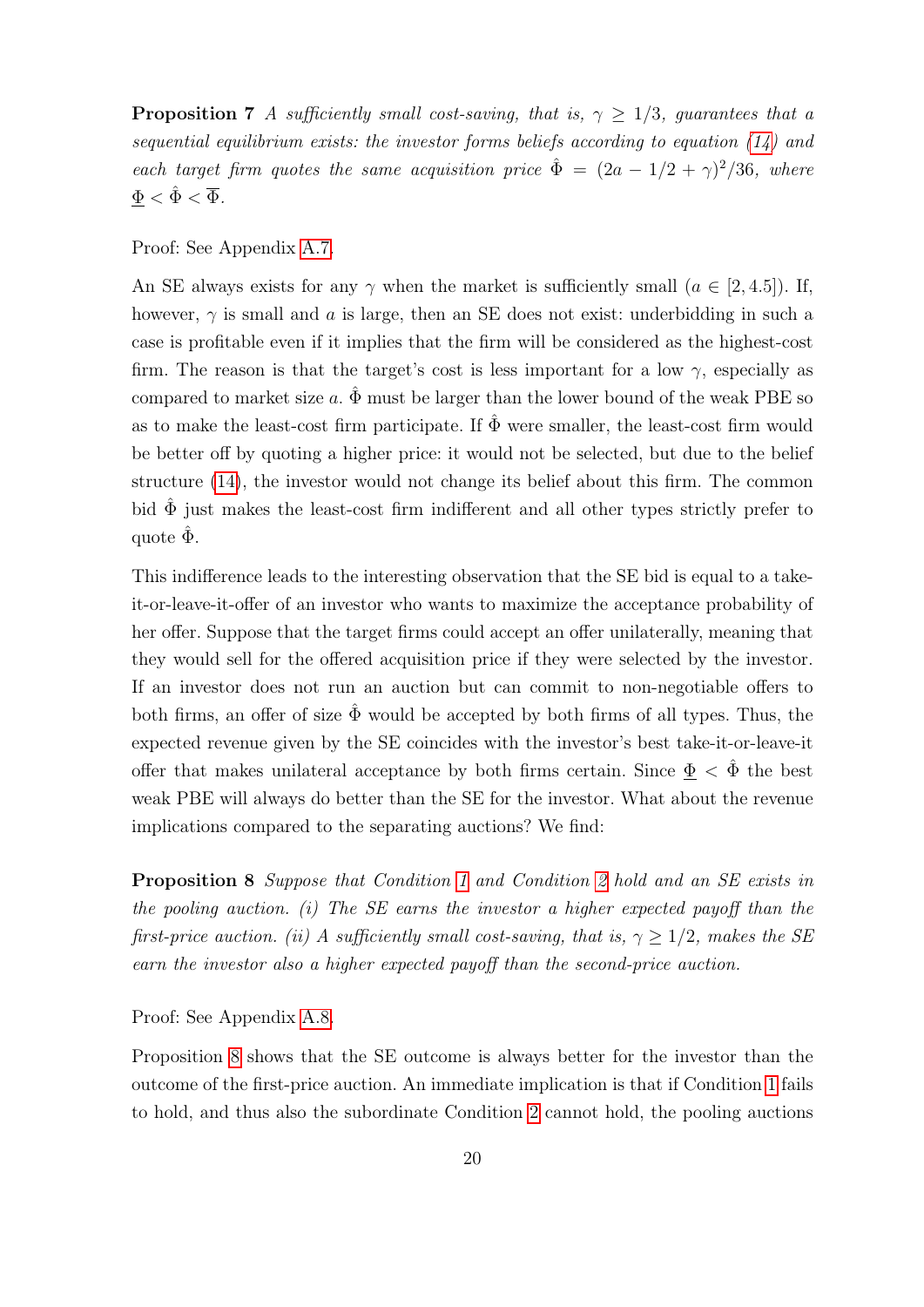always do better. The reason is that they do not imply strict adverse selection, and both are not restricted to a certain parameter space. Even if we require consistency, the SE pooling auction dominates the first-price separating auction for this reason. An interesting result is that the SE auction does not always dominate the second-price auction. If Condition  $\boxed{1}$  and Condition  $\boxed{2}$  hold, the second-price auction may perform better than the first-price auction because the quoted prices in the second-price auction are determined by the outside options only and the second-price auction does not allow the target firms to appropriate any share of the productivity gains from the acquisition. These outside options are lowest, and thus also the acquisition prices are lowest, the larger is the threat of acquisition-induced productivity gains. While it is true that also  $\hat{\Phi}$ declines with a decrease in  $\gamma$ , an additional effect in the second-price separating auction is that large productivity gains make the adverse selection problem less relevant. For large productivity gains, that is, for a small  $\gamma$ , the effect of small outside options driving acquisition prices and the increasing irrelevance of the adverse selection problem may make the second-price separating auction more attractive for the investor. The dilemma is that it requires the strongest commitment at the same time.

### 5 Concluding remarks

Our paper has brought together three different strands of the recent auction literature: (i) auctions without enforceable commitment, (ii) auctions with post-auction strategic interactions among agents, and (iii) auctions with externalities. We have shown that both a first-price and a second-price separating auction procedure for firm acquisition will imply strict adverse selection. Furthermore, commitment issues along with information and allocative externalities, due to incomplete cost information and post-auction interaction, may make the takeover procedure via a separating sealed-bid auction not work. However, a pooling auction qualifying for a weak PBE works; serves as a commitment device against ex-post opportunistic behavior; alleviates adverse selection; and even earns the investor a higher expected payoff than a separating takeover procedure if it implies the lowest common bid. If we require consistency, the pooling auction qualifying for a sequential equilibrium is always better than the first-price separating equilibrium. Moreover, there is a threshold level of cost-saving, above which (for sufficiently small cost-saving) a sequential equilibrium is also better than the second-price separating equilibrium.

Our results have shed some light on the potential limitations of (reverse) auctions with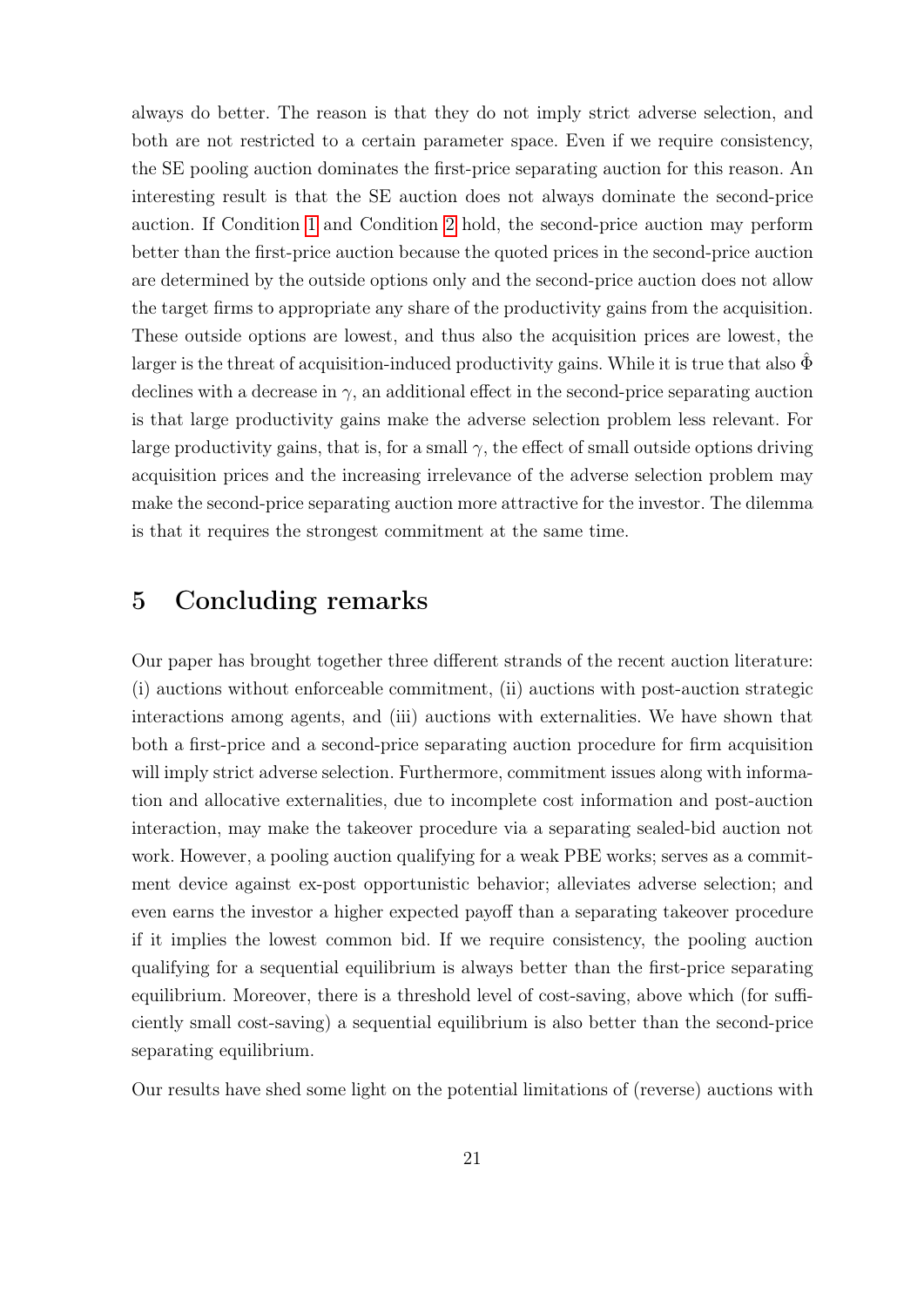post-auction interactions. Separating takeover auctions require a substantial degree of commitment in case of downstream information externalities, and if they are run by the investors themselves, opportunistic behavior is hard to avoid.<sup>[15]</sup> Only if the investor outsources the auction activity credibly to an independent party with no own agenda, target firms may develop trust in the allocation and transfer rules. We have also shown that pooling auctions, even with consistency requirements, can do better and can avoid opportunistic behavior. In general, our results have shown that price competition by an auction may be limited under incomplete information and information externalities. Interestingly, the pooling sequential equilibrium secures the investor the same expected revenue as an offer of the investor to the target firms that will make both firms accept the offer unilaterally. This observation shows that changing roles such that the investor becomes the bidder may be a better strategy than running an auction.

We have used the example of a specific reverse auction with linear demands and a uniform cost distribution to demonstrate the limitations and the scope of auctions and their revenue implications. It should be clear that our main results should generalize to any setting in which post-auction activities depend on information revealed during an auction and any separating auction will imply adverse selection. In this case, any separating auction will face the problem that good types could be preferred to be selected ex post over bad types. Thus, any auction that potentially changes downstream interaction may be vulnerable to ex post opportunistic behavior. Examples beyond firm acquisition could include selecting a joint venture or R&D partner, and competition for an exclusive patent. We leave these extensions to future research.

# Appendix

### A.1 Proof of Proposition 1

 $c_{(1)}$  and  $c_{(2)}$  are the signals that are rearranged in ascending order:  $c_{(1)} < c_{(2)}$ . If the design is given, such that the investor acquires the low-cost firm and competes against the high-cost firm, then the investor's ex-ante expected operating profit from acquiring

<sup>&</sup>lt;sup>15</sup>This commitment problem is similar to the one mentioned in Spulber (1990), in which he points out that the bidding behavior and the efficiency of auctions is determined by the contractual commitment in procurement auctions.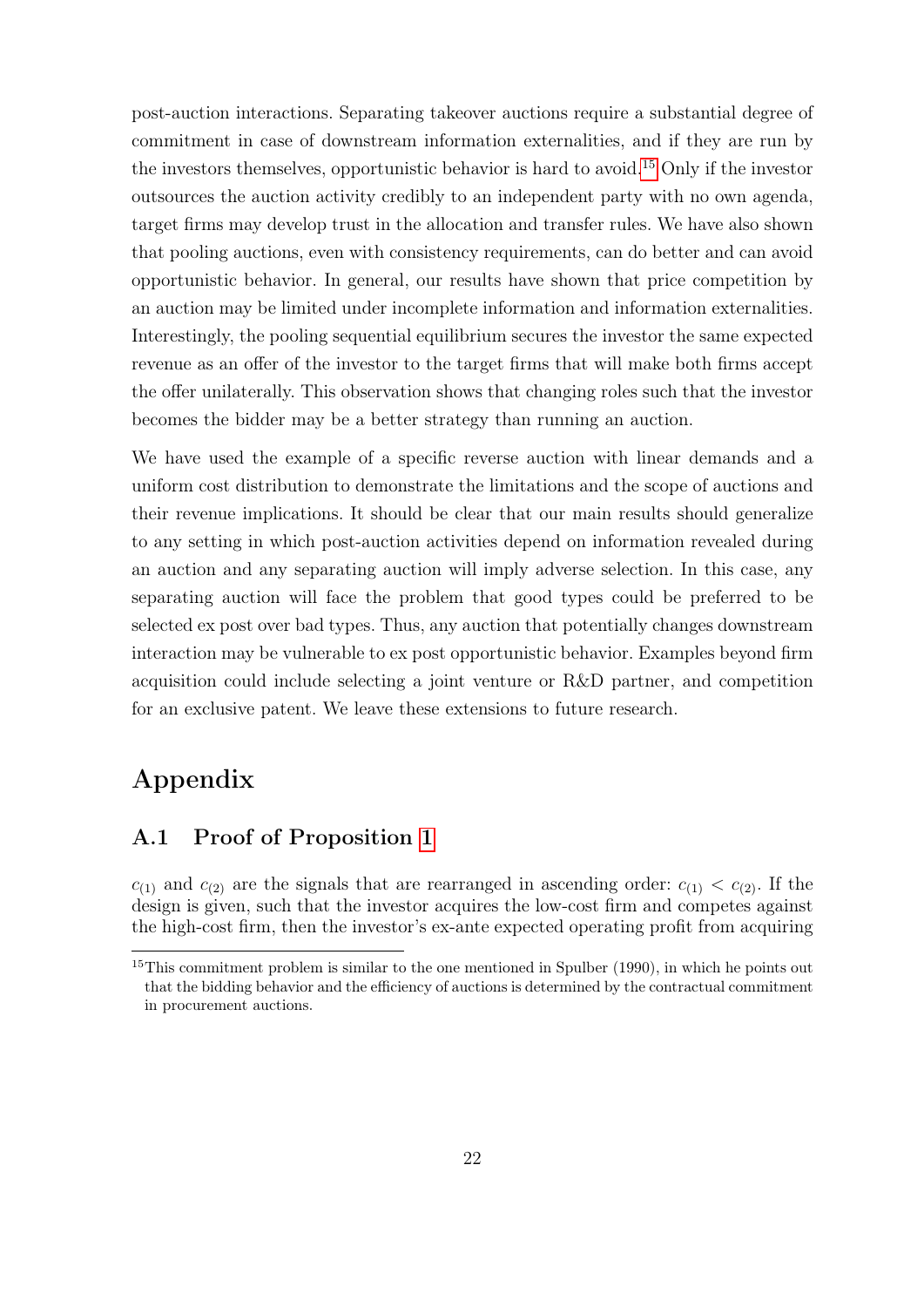the low-cost firm, denoted  $\hat{v}^{(1)}(c_{(1)}, c_{(2)})$ , is equal to

$$
\hat{v}^{(1)}(c_{(1)}, c_{(2)}) = \int_0^1 \left( \int_{c_{(1)}}^1 v^{(1)}(c_{(1)}, c_{(2)}) dF(c_{(2)}) \right) dF_2(c_{(1)})
$$
  
\n
$$
= \int_0^1 2(1 - c_{(1)}) \left( \int_{c_{(1)}}^1 \frac{(2a - \gamma c_{(2)}/2 + 2c_{(2)} - 3\gamma c_{(1)})^2}{36(1 - c_{(1)})} d c_{(2)} \right) d c_{(1)}
$$
  
\n
$$
= \frac{1}{864} \left( 96a^2 + 128a(1 - \gamma) + 57\gamma^2 - 96\gamma + 48 \right),
$$

where  $v^{(1)}(c_{(1)}, c_{(2)})$  is derived from equation  $\mathcal{B}$ , and denotes the investor's operating profit after having acquired the low-cost firm.  $F_2(c)$  is the lowest-order statistics, and given the uniform distribution  $F(c) = c$ , we can show that  $F_2(c) = 2F(c) - F(c)^2 =$  $c(2 - c)$ . If, however, the design is given, such that the investor acquires the highcost firm and competes against the low-cost firm, then the investor's ex-ante expected operating profit from acquiring the high-cost firm, denoted  $\hat{v}^{(2)}(c_{(1)}, c_{(2)})$ , is equal to

$$
\hat{v}^{(2)}(c_{(1)}, c_{(2)}) = \int_0^1 \left( \int_0^{c_{(2)}} v^{(2)}(c_{(1)}, c_{(2)}) dF(c_{(1)}) \right) dF_1(c_{(2)})
$$
  
= 
$$
\int_0^1 2c_{(2)} \left( \int_0^{c_{(2)}} \frac{(2a - \gamma(1 + c_{(1)})/2 + 2c_{(1)} - 3\gamma c_{(2)})^2}{36c_{(2)}} dc_{(1)} \right) dc_{(2)}
$$
  
= 
$$
\frac{1}{864} (96a^2 + 64a(1 - 4\gamma) + \gamma(185\gamma - 96) + 16),
$$

where  $v^{(2)}(c_{(1)}, c_{(2)})$  is derived from equation  $\mathcal{B}$ , and denotes the investor's operating profit after having acquired the high-cost firm.  $F_1(c) = F(c)^2 = c^2$  is the highest-order statistics. We are now ready to show that

$$
\hat{v}^{(1)}(c_{(1)}, c_{(2)}) - \hat{v}^{(2)}(c_{(1)}, c_{(2)}) = \frac{1}{27}(2\gamma + 1)(2a - 2\gamma + 1) > 0,
$$

which proves the first part of Proposition  $\boxed{1}$ . In the second part of Proposition  $\boxed{1}$ , it is noted that, as to realize  $\hat{v}^{(1)}(c_{(1)}, c_{(2)})$ , no implementable design that leads to truthful revelation exists. We do the proof by contradiction: we assume that there is a design in which the investor learns the types. In such a design, for all possible cost realizations, the low-cost firm is selected and the other firm learns - by not being selected - that the acquired firm has a lower cost. If such a design exists, using the Revelation Principle, we can confine the analysis to a design in which each target firm will send the investor a cost signal that should reveal, in equilibrium, the firm's realized (true) cost. In an implementable design, each target firm truthfully reports its cost-type to the investor. Suppose that a target firm of type c sends cost signal  $\tilde{c}$  to the investor. The target firm's expected profit is then given by

$$
\tilde{c}\left(\frac{2a-\tilde{c}+\gamma\tilde{c}-3c}{6}\right)^2+T(\tilde{c})
$$

where the expression in brackets, derived from equation  $\mathcal{D}$ , is the firm's profit when it competes against the lower-cost (acquired) firm, and  $T(\tilde{c})$  is the transfer from the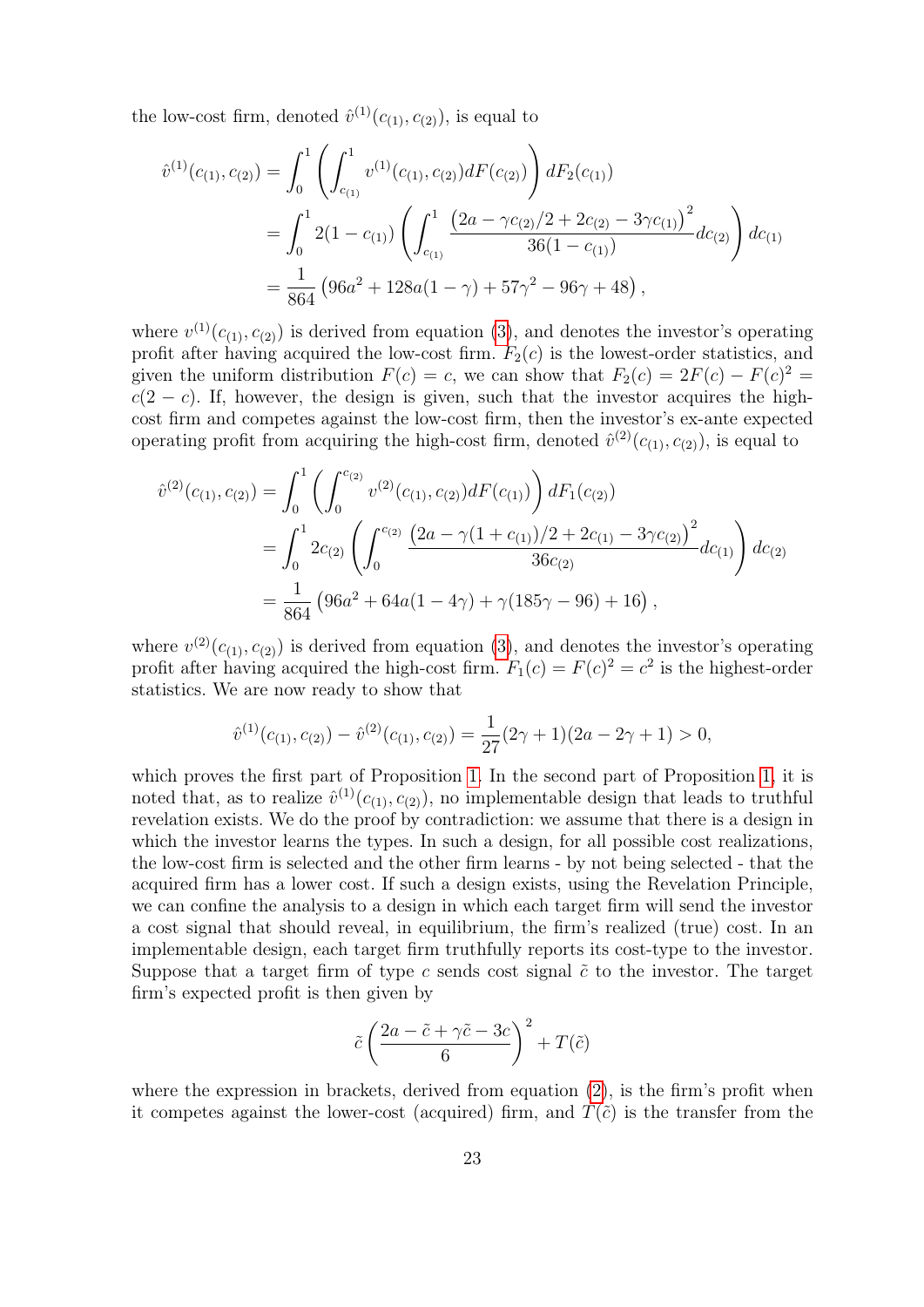investor to the target firm that signals type  $\tilde{c}$ . If the target firm sends cost signal  $\tilde{c}$ , the probability of being a higher-cost firm (that is, the probability of the other firm being a lower-cost firm) is exactly equal to  $\tilde{c}$ : with probability  $\tilde{c}$ , the firm will not be selected and will realize the profit of a firm competing against a lower-cost firm. At the same time, the firm that is not selected learns that the selected firm has a lower cost than  $\tilde{c}$ , so the expected ex-post marginal cost of the selected firm - which corresponds to  $E_i(c_i)$ in equation  $\mathcal{D}$  - is equal to  $\tilde{c}\gamma/2$ . Consider now any two different types  $c', c'' \in [0, 1]$ . If a design exists, it must be incentive compatible, such that neither type has an incentive to mimic the other type:

$$
IC' = c' \left(\frac{2a + c'\gamma - 4c'}{6}\right)^2 + T(c') - \left(c'' \left(\frac{2a - c'' + c''\gamma - 3c'}{6}\right)^2 + T(c'')\right) \ge 0,
$$
  

$$
IC'' = c'' \left(\frac{2a + c''\gamma - 4c''}{6}\right)^2 + T(c'') - \left(c' \left(\frac{2a - c' + c'\gamma - 3c''}{6}\right)^2 + T(c')\right) \ge 0.
$$

Adding up these two inequalities should also be positive. However, we can show that

$$
IC' + IC'' = -\frac{1}{12}(c' - c'')^{2}(4a - (5 - 2\gamma)(c' + c''))
$$

is definitely negative for sufficiently low cost realizations (and/or for a sufficiently large a). Consequently, any implementable design in which the target firms will truthfully report their cost-types and the low-cost firm will be selected for acquisition will not exist, proving the second part of Proposition  $\overline{1}$ . Note that Appendix  $\overline{A.2}$  shows that a mechanism (designed as an auction) will exist if the investor can commit to select the high-cost firm. In that case, the transfer, denoted by  $T$  in this section, is equivalent to the expected profit when the firm is selected for acquisition, that is, the probability of being selected times the quoted acquisition price.

### A.2 Proof of Proposition 2

The proof consists of two parts: (i) incentive compatibility and (ii) individual rationality and the development of the optimal bids. As for incentive compatibility, consider two different types - as defined by private (marginal cost) information -  $c', c'' \in [0, 1]$ . A separating takeover auction must be incentive compatible, such that neither type has an incentive to mimic the other type:

$$
IC' = c'\phi' + (1 - c')\left(\frac{2a + \gamma(1 + c') - 4c'}{6}\right)^2 - \left(c''\phi'' + (1 - c'')\left(\frac{2a - c'' + \gamma(1 + c'') - 3c'}{6}\right)^2\right) \ge 0,
$$
 (A.1)

$$
IC'' = c''\phi'' + (1 - c'')\left(\frac{2a + \gamma(1 + c'') - 4c''}{6}\right)^2 - \left(c'\phi' + (1 - c')\left(\frac{2a - c' + \gamma(1 + c') - 3c''}{6}\right)^2\right) \ge 0.
$$
 (A.2)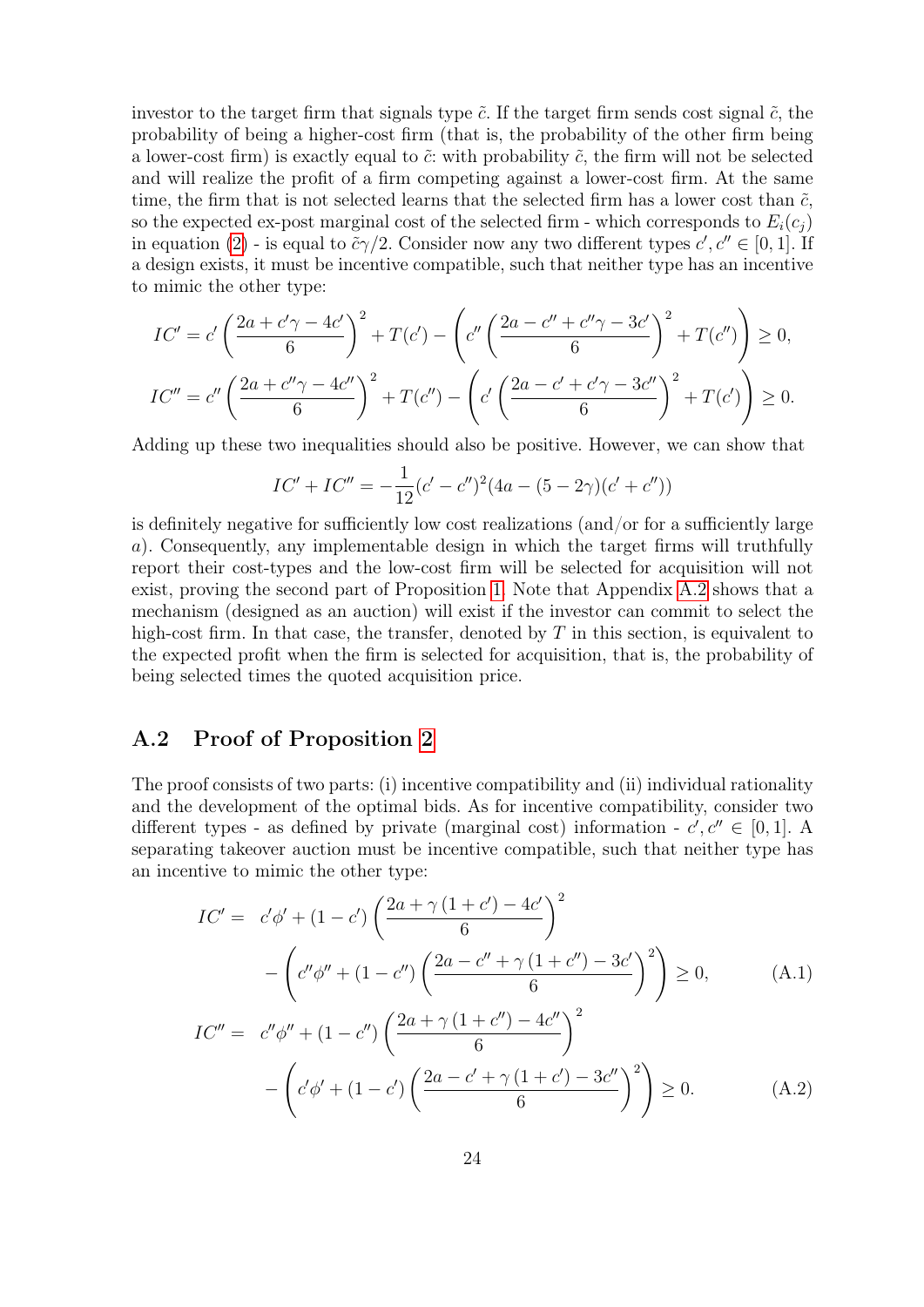Adding up the two inequalities, given by equations  $(A.1)$  and  $(A.2)$ , leads to

$$
IC' + IC'' = \frac{1}{12}(c' - c'')^{2}(4a - (5 - 2\gamma)(c' + c'') + 2),
$$

which is clearly positive for any  $c', c'', \gamma \in [0, 1]$ , given  $a > 2$ . Hence, the sufficient condition for incentive compatibility is fulfilled.

We now turn to the optimal bids and individual rationality. If Condition  $\overline{1}$  is fulfilled, firm *i* will win the auction by quoting  $\phi_i < \phi_j$ , and will be paid  $\phi_i$ . We denote by  $\Psi_i$ the probability that firm i wins the auction (that is, the probability that  $\phi_i < \phi_i$ ). By the same token, the other firm wins the auction with complementary probability  $(1 - \Psi_i)$  (that is, the probability that  $\phi_i > \phi_i$ ). If firm j wins the auction, firm i will have to compete against the investor in a Cournot duopoly, and its profit follows from equation (2), where  $E_j(c_i) = \Psi_i(\phi_i)$  and  $E_i(c_j) = \gamma (1 + \Psi_i(\phi_i)) / 2$ . Firm i's probability to win the auction  $\Psi_i(\phi_i)$  is determined by firm *i*'s productivity signal. Provided Condition  $\overline{1}$  is fulfilled, if the investor acquires firm j, firm i updates its belief about firm j's productivity such that  $E_i(c_j) = \gamma \int_{\Psi_i}^1 (c_j/(1-\Psi_i))dc_j = \gamma (1+\Psi_i)/2$ , since the investor would have acquired firm  $j$  only if firm  $j$  had quoted a lower price, that is, only if firm  $i$ 's cost signal had been higher than that of firm i. By the same token, in equilibrium,  $E_i(c_i) = \Psi_i(\phi_i)$ , since the investor, acquiring firm j, observes the bid of the other firm, and so can invert the bidding function. If the firms bid according to their true productivity, then  $E_j(c_i) = c_i$ . Firm i's expected profit, denoted  $\hat{\pi}^a(c_i)$ where superscript a stands for the auction outcome, is thus equal to

$$
\hat{\pi}^{a}(c_{i}) = \Psi_{i}(\phi_{i}) \phi_{i} + (1 - \Psi_{i}(\phi_{i})) \left( \frac{2a - \Psi_{i}(\phi_{i}) + \gamma (1 + \Psi_{i}(\phi_{i})) - 3c_{i}}{6} \right)^{2}, \quad (A.3)
$$

where  $\Psi_i(\phi_i)$  coincides with the inverse of the price function. The price function  $\phi_i(\Psi_i)$ specifies firm i's price demand, where  $\Psi_i$  represents firm i's signal. Incentive compatibility requires  $\phi_i(\Psi_i) \equiv \phi_i(\Psi_i = c_i)$ ,  $\overline{^{16}}$ 

Firm i has to quote a price that maximizes the expected profit given by equation  $(A.3)$ . We simplify the notation by expressing equations without subscript i. The first-order condition,  $\partial \pi (\phi) / \partial \phi = 0$ , is equal to

$$
\Psi(\phi) + \frac{\partial \Psi(\phi)}{\partial \phi} \left( \begin{array}{c} \phi - \left( \frac{2a - \Psi(\phi) + \gamma \left( 1 + \Psi(\phi) \right) - 3c}{6} \right)^2 \\ - \left( 1 - \Psi(\phi) \right) \left( 1 - \gamma \right) \left( \frac{2a - \Psi(\phi) + \gamma \left( 1 + \Psi(\phi) \right) - 3c}{18} \right) \end{array} \right) = 0.
$$

We assume that both firms follow the same strategy  $\phi(c)$ , which is strictly decreasing in a firm's marginal cost and has a well-defined inverse function. In equilibrium, the inverse of a firm's price function is equal to the firm's marginal cost.

 $^{16}$ In contrast to Jehiel and Moldovanu (2000) and Koska (2016), we do not assume revelation of firms' private information after the auction and before product market interactions occur.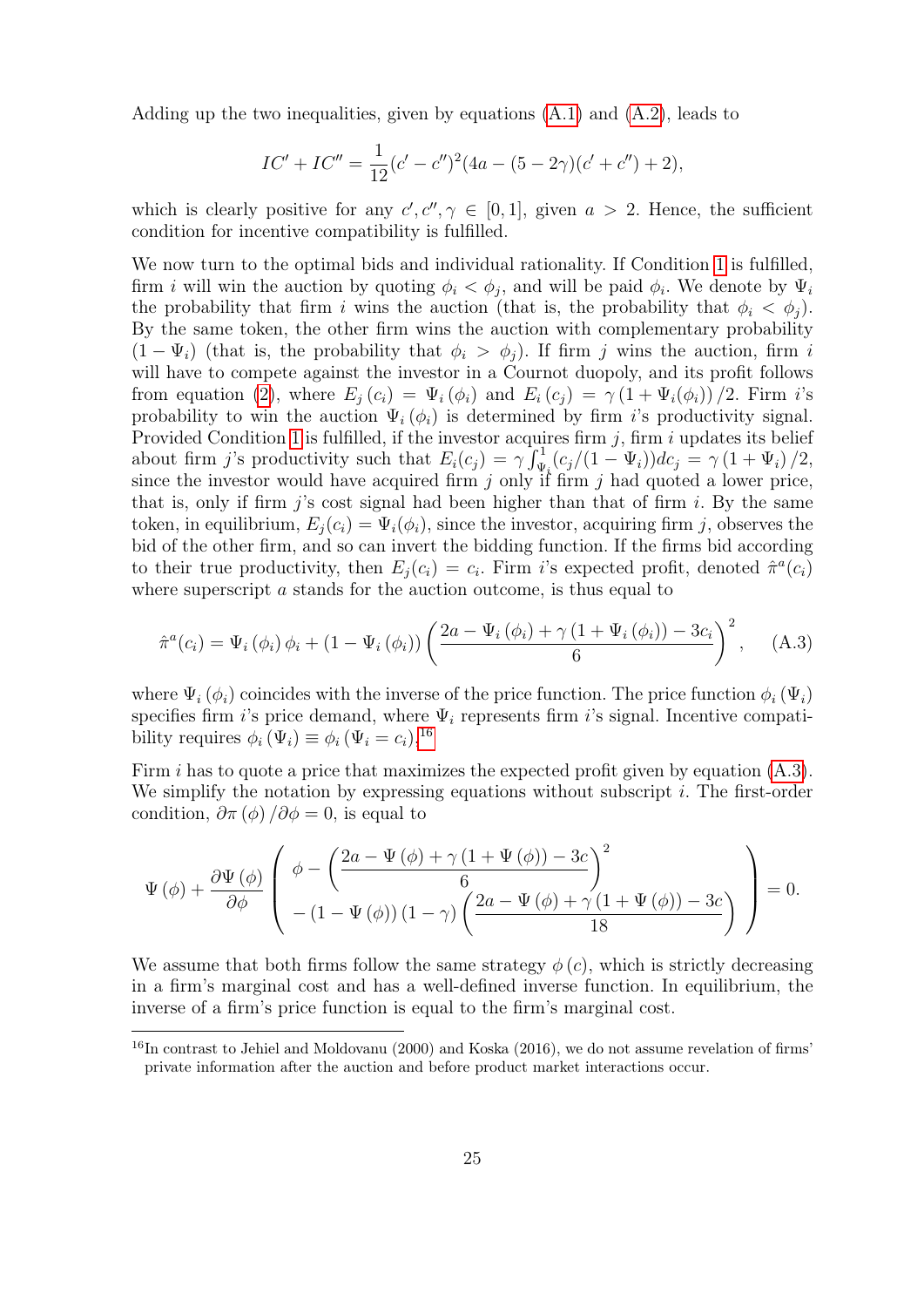Substituting  $c \equiv \Psi(\phi(c))$  into the first-order condition gives

$$
\Psi(\phi) + \frac{\partial \Psi(\phi)}{\partial \phi} \left( \begin{array}{c} \phi - \left( \frac{2a + \gamma \left( 1 + \Psi(\phi) \right) - 4\Psi(\phi)}{6} \right)^2 \\ - \left( 1 - \Psi(\phi) \right) \left( 1 - \gamma \right) \left( \frac{2a + \gamma \left( 1 + \Psi(\phi) \right) - 4\Psi(\phi)}{18} \right) \end{array} \right) = 0, (A.4)
$$

where  $\Psi(\overline{\phi}) \equiv 0$  such that  $\overline{\phi} \equiv (2a+\gamma)^2/36 + (2a+\gamma)/18$ . Note that  $\overline{\phi}$  is the maximum price that the most efficient firm quotes in equilibrium. We can use equation  $(A.4)$  to characterize the firms' quoted prices in equilibrium. Rewriting equation  $(A.4)$  as a differential equation,

$$
-\phi'(c) = \frac{1}{c} \left( \begin{array}{c} \phi(c) - \left( \frac{2a + \gamma(1+c) - 4c}{6} \right)^2 \\ - (1-c)(1-\gamma) \left( \frac{2a + \gamma(1+c) - 4c}{18} \right) \end{array} \right),
$$

and, by including the boundary condition  $\phi(0) = (2a + \gamma)^2/36 + (2a + \gamma)/18$ , solving for  $\phi(c)$  gives the optimal price function:

$$
\phi^*(c, \gamma) = \underbrace{\frac{(2a^2 + 2a + 4c^2 - 5ac - 2c)}{18}}_{\phi^*(c, \gamma = 0)} + \underbrace{\gamma \frac{(2 + 4ac - 6c^2 - (1 - c - c^2)\gamma)}{36}}_{\gamma \Delta(c, \gamma)}.
$$

Individual rationality is guaranteed: a firm's expected profit when it participates in the auction,  $c\phi^*(c, \gamma) + (1 - c)(2a + (1 + c)\gamma - 4c)^2/36$ , is larger than its expected profit when it stays away from the auction,  $(2a - (1/2) + \gamma - 3c)^2/36$ . A firm can manipulate the post-auction market game by participating in the auction, and by pretending to be the lowest-cost firm  $(c'' = 0$  or  $c' = 0$  in equations  $(\overline{A.1})$  and  $(\overline{A.2})$ , respectively) which of course leads to a larger expected outside profit,  $\sqrt{(2a + \gamma - 3c)^2/36}$ . Even in this case,  $c\phi^*(c, \gamma) + (1-c)(2a + (1+c)\gamma - 4c)^2/36 > (2a + \gamma - 3c)^2/36$ , provided  $a > 2$ .

### A.3 Proof of Proposition 3

Recall that  $V^{i}(c_i, c_j)$ ,  $i \neq j \in \{1, 2\}$ , given by equation  $\sqrt{7}$ , denotes the investor's expected profit after having acquired firm i and when competing against firm j. Firms quote prices  $\phi^*(c_i)$ ,  $i \in \{1,2\}$ , in equilibrium, following the price function, given by Proposition  $\boxed{2}$ . The investor's commitment on acquiring the higher-cost firm is credible only if the investor acquires firm  $i$  when firm  $i$ 's quoted price is less than the price quoted by the other firm.

Let us suppose that firm  $i$ 's marginal cost is larger than that of firm  $j$ , such that  $c_i > c_j, i \neq j \in \{1, 2\}$ , implying firm i and firm j will quote prices in equilibrium such that  $\phi^*(c_i) < \phi^*(c_j)$ ,  $i \neq j \in \{1, 2\}$ . We need to prove that  $V^i(c_i, c_j) > V^j(c_i, c_j)$ ,  $i \neq j \in \{1, 2\}$ , that is, the investor will acquire firm i in such a situation, even without binding commitment, which makes the auction self-enforcing. Equation (A.5) gives the difference between  $V^i(c_i, c_j)$  and  $V^j(c_i, c_j)$ :

$$
V^{i}(c_{i}, c_{j}) - V^{j}(c_{i}, c_{j}) = \frac{1}{144} (c_{i} - c_{j}) (\alpha + \beta C); \quad i \neq j \in \{1, 2\},
$$
 (A.5)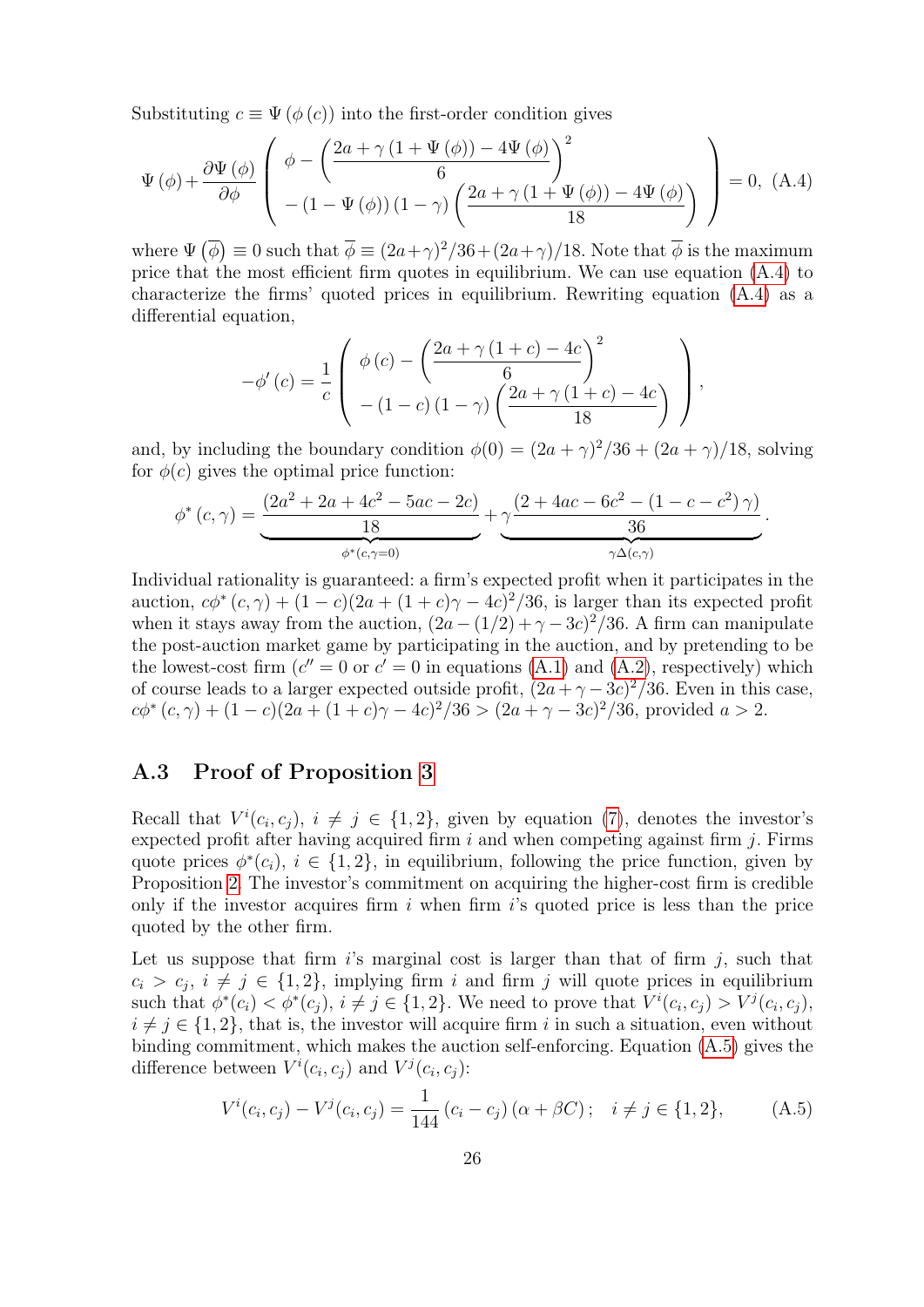where  $C = c_i + c_j$ ,  $\alpha = 16 + 8a + 8\gamma - 56a\gamma + 6\gamma^2$ , and  $\beta = -48 + \gamma (32 + 31\gamma)$ .

Equation  $\overline{(A.5)}$  shows that  $V^i(c_i, c_j) > V^j(c_i, c_j)$  only if  $(\alpha + \beta C) > 0$ , given  $c_i > c_j$ . We can see that  $\partial (\alpha + \beta C) / \partial C < 0$  if  $\gamma < 0.831$ . Let us start from the case  $\gamma > 0.831$ , so  $\partial (\alpha + \beta C) / \partial C > 0$ . It is obvious that  $V^{i}(c_i, c_j) - V^{j}(c_i, c_j) = 0$  if  $C = \tilde{C}$ , where  $\widetilde{C} = -\alpha/\beta$ . Also, it is straightforward to show that  $\widetilde{C} > 2$  for any given  $a > 2$ , and for  $\gamma \in [0.831, 1]$ . Therefore, for all  $c_i \in [0, 1]$ ,  $i = \{1, 2\}$ ,  $C < \tilde{C}$ , implying that  $V^i(c_i, c_j) - V^j(c_i, c_j) < 0$ . The investor's profit will be larger if she acquires the lowercost firm. So the investor's commitment is not credible given that  $\gamma$  is sufficiently large such that  $\gamma > 0.831$ . If, however,  $\gamma < 0.831$ , then  $\partial (\alpha + \beta C)/\partial C < 0$ . In this case, we can see that  $\widetilde{C} < 0 < C$  for all  $c_i \in [0,1]$ ,  $i = \{1,2\}$ , for any given  $a > 2$ , and for  $\gamma \in [0.313, 0.831]$ . Consequently, the investor fails to commit credibly on acquiring the higher-cost firm when  $\gamma \in [0.313, 0.831]$ , or rather, when  $\gamma \in [0.313, 1]$ .

As for  $\gamma \in [0, 0.313]$  at which  $\partial(\alpha + \beta C)/\partial C < 0$ , we find that  $\widetilde{C} < 0 < C$ . The investor fails to commit credibly on acquiring the higher-cost firm, especially for some constellations of parameter values of a and  $\gamma$  (Region I in Figure 1). Similarly, we find that  $\tilde{C} > 2 > C$  in Region III, illustrated by Figure 1, so the auction is self-enforcing in this region. As is illustrated by Figure  $\overline{1}$ ,  $\widetilde{C} \in [0, 2]$  in Region II: the investor's expost behavior depends on the value of  $C$ . In Region II, the investor wants to acquire the lower-cost firm if the average industry marginal cost before the acquisition of a firm takes place,  $C/2$ , is sufficiently large, such that  $C > C$ . Although a separating takeover auction can be self-enforcing if  $C < \tilde{C}$ , the firms do not know the average industry marginal cost at the time of the auction. Consequently, a separating takeover auction does not work in Region II.

### A.4 Proof of Proposition 4

The difference between equations (9) and (6) is equal to

$$
\frac{1}{108}(1-\gamma)(8a+5\gamma-4) \ge 0,
$$

for any  $\gamma \in [0, 1]$  and  $a > 2$ .

### A.5 Proof of Proposition 5

Suppose that a target firm quotes a higher acquisition price  $\Phi' > \Phi^*$ . This higher acquisition price will make sure that this target firm will not be selected. The reason is simple. First, the acquisition price is higher; and second, the investor believes now that it will face a weak rival after having acquired the other firm. The expected profit of the target firm quoting  $\Phi'$ , denoted  $\hat{\pi}^{p}(c_i)$ , and that of the target firm quoting  $\Phi^*$ ,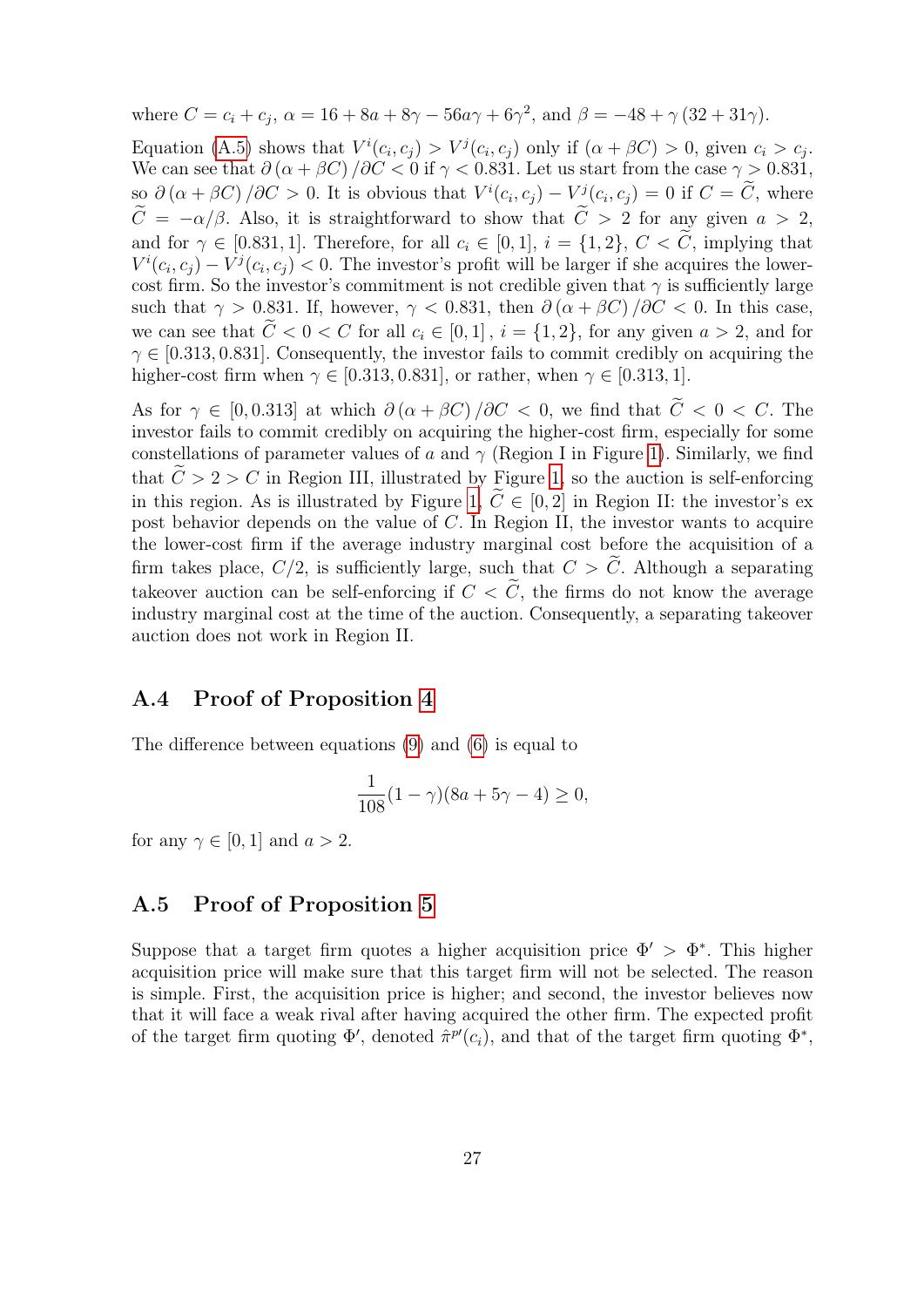denoted  $\hat{\pi}^p(c_i)$  and given by equation  $\langle 12 \rangle$ , are compared in equation  $\langle A.6 \rangle$ :

$$
\hat{\pi}^{p}(c_i) = \left(\frac{2a - 1 + \gamma - 3c_i}{6}\right)^2 \leq \hat{\pi}^p(c_i) = \frac{1}{2}\Phi^* + \frac{1}{2}\left(\frac{2a - 1/2 + \gamma - 3c_i}{6}\right)^2
$$

$$
\Leftrightarrow \Phi^* \geq \frac{(2a - 1 + \gamma - 3c_i)^2}{18} - \frac{(2a - 1/2 + \gamma - 3c_i)^2}{36}, \quad (A.6)
$$

where the inequalities are the condition that this defection option is not be profitable. This defection option should not be profitable for any cost-type. To determine the relevant condition, we define

$$
\Lambda(c_i) \equiv \frac{(2a - 1 + \gamma - 3c_i)^2}{18} - \frac{(2a - 1/2 + \gamma - 3c_i)^2}{36},
$$

where  $d\Lambda/dc_i = -(4a - 6c + 2\gamma - 3)/12$  and  $d^2\Lambda/dc_i^2 = 1/2$ , showing that  $\Lambda(c_i)$  is convex in  $c_i$ . Thus, the maximum of  $\Lambda$  is either  $\Lambda(0)$  or  $\Lambda(1)$ . We can show that

$$
\Lambda(0) - \Lambda(1) = \frac{1}{6}(2a + \gamma - 3) > 0,
$$

because  $a > 2$ . Thus, we find that the condition given by equation  $(A.6)$  holds for all cost-types if it is satisfied for the most productive firm,  $c_i = 0$ :

$$
\Phi^* \ge \frac{(2a - 1 + \gamma)^2}{18} - \frac{(2a - 1/2 + \gamma)^2}{36}.
$$
 (A.7)

Now suppose that the target firm quotes a lower acquisition price  $\Phi'' < \Phi^*$ . The investor has the option to accept this lower offer, but at the same time she updates her beliefs, such that she assumes that this is now a target firm with the highest marginal production cost, which is equal to 1. A remark on the rival firm is in order when this lower bid is accepted by the investor. Since bids are not revealed, the firm that is not selected by the investor will not be able to learn whether or not the winning bid was a deviation; therefore it will continue to assume that the firm that is selected by the investor has an expected cost realization of 1/2, which leads to the expected ex-post marginal cost of the acquired firm  $\gamma/2$ . Therefore, the investor's expected payoff from accepting the lower offer, denoted  $\hat{V}^{p}(\Phi'')$ , is equal to

$$
\hat{V}^{p\prime\prime}(\Phi^{\prime\prime}) = \left(\frac{2a - 7\gamma/2 + 1}{6}\right)^2 - \Phi^{\prime\prime} + \Gamma,
$$

which we can compare with her expected payoff from rejecting  $\Phi''$  (in which case she will update her beliefs accordingly) and accepting  $\Phi^*$ , denoted  $\hat{V}^{p\prime\prime}(\Phi^*)$  and given by

$$
\hat{V}^{p\prime\prime}(\Phi^*) = \int_0^1 \left(\frac{2a - \gamma/2 + 2 - 3\gamma c}{6}\right)^2 dc - \Phi^* + \Gamma = \frac{(2a + 2 - 2\gamma)^2}{36} + \frac{\gamma^2}{48} - \Phi^* + \Gamma.
$$

A lower offer makes sense only if it will be accepted by the investor. Otherwise, the target firm loses, not only because the lower offer is declined, but also it will be considered as the highest-cost firm by the investor. The investor will accept the lower offer  $\Phi''$  if  $\hat{V}^{p}(\Phi'') > \hat{V}^{p}(\Phi^*)$  which is the case when

$$
\Phi'' < \Phi^* - \left( \frac{(2a + 2 - 2\gamma)^2}{36} + \frac{\gamma^2}{48} - \frac{(2a - 7\gamma/2 + 1)^2}{36} \right).
$$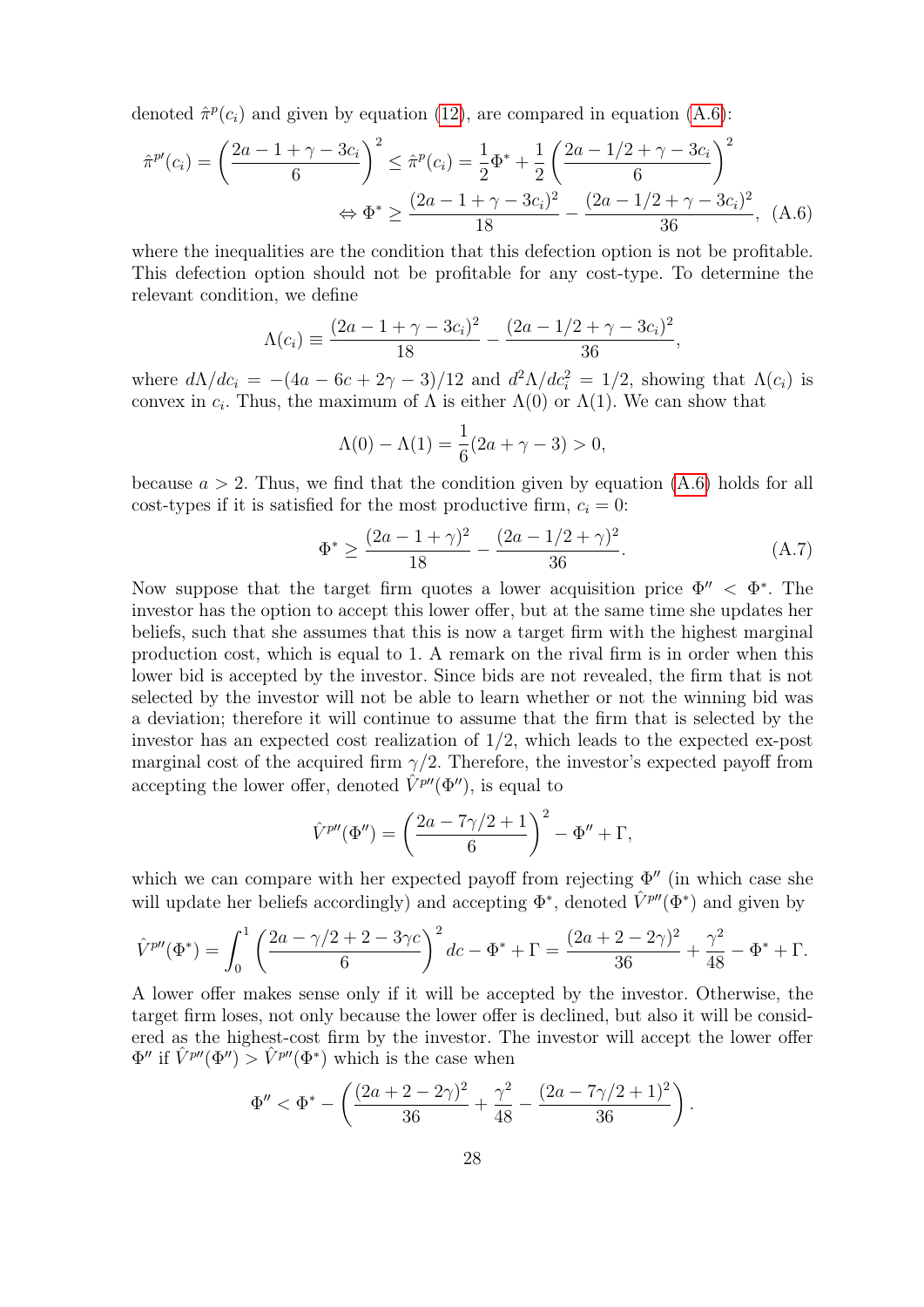At the same time,  $\Phi''$  must be large enough to make the defecting firm better off such that  $\Phi'' > \hat{\pi}^p(c_i)$ , where  $\hat{\pi}^p(c_i)$  is given by equation  $\sqrt{12}$ . Thus, we conclude that no target firm of any cost-type has an incentive to quote a lower acquisition price if

$$
\hat{\pi}^p(c_i = 1) = \frac{1}{2}\Phi^* + \frac{1}{2}\left(\frac{2a - 7/2 + \gamma}{6}\right)^2
$$
  
\n
$$
\geq \Phi^* - \left(\frac{(2a + 2 - 2\gamma)^2}{36} + \frac{\gamma^2}{48} - \frac{(2a - 7\gamma/2 + 1)^2}{36}\right)
$$
  
\n
$$
\Leftrightarrow \Phi^* \leq \frac{(2a + 2 - 2\gamma)^2}{18} + \frac{\gamma^2}{24} - \frac{(2a - 7\gamma/2 + 1)^2}{18} + \frac{(2a - 7/2 + \gamma)^2}{36}.
$$
 (A.8)

Note that  $\hat{\pi}^p(c_i)$ , given by equation  $\langle \overline{12} \rangle$ , increases with a decrease in  $c_i$ . Therefore, if the acquisition price that would be accepted by the investor  $(\Phi'')$  is too small even for the least productive target firm, such that  $\hat{\pi}^p(c_i = 1) > \Phi''$ , then it is not profitable for any firm to deviate. In summary, we can use the two conditions that are given by equations  $(A.\overline{7})$  and  $(A.\overline{8})$ , respectively, to show that a pooling equilibrium exists if these two conditions

$$
\Phi^* \le \frac{(2a+2-2\gamma)^2}{18} + \frac{\gamma^2}{24} - \frac{(2a-7\gamma/2+1)^2}{18} + \frac{(2a-7/2+\gamma)^2}{36} \equiv \overline{\Phi},
$$
  

$$
\Phi^* \ge \frac{(2a-1+\gamma)^2}{18} - \frac{(2a-1/2+\gamma)^2}{36} \equiv \underline{\Phi}
$$

hold at the same time, where  $\overline{\Phi} - \underline{\Phi} = (2\gamma(4a - 5\gamma - 2) + 11)/24 > 0$  for any  $\gamma \in [0, 1]$ and  $a > 2$ . This completes the proof that pooling equilibria exist, such that each target firm quotes the same acquisition price  $\Phi^* \in [\underline{\Phi}, \overline{\Phi}].$ 

### A.6 Proof of Proposition 6

The difference between equations  $(13)$  and  $(9)$  is equal to

$$
\frac{1}{288}(16a + 10 + \gamma(32a - 8 - 17\gamma)) > 0,
$$

for any  $\gamma \in [0, 1]$  and  $a > 2$ .

This shows that the best weak PBE earns the investor a higher expected payoff than the second-price separating auction, and since the second-price separating auction earns the investor a higher expected payoff than the first-price separating auction (see Proposition 4), our proof is complete.

### A.7 Proof of Proposition  $\overline{7}$

Any SE must allow for a range of bids in which the belief structure is consistent. The upper bound  $\overline{\Phi}$  results from the same line of reasoning as in the case of a weak PBE: it should not be more profitable for any firm to be regarded as a high-cost firm successfully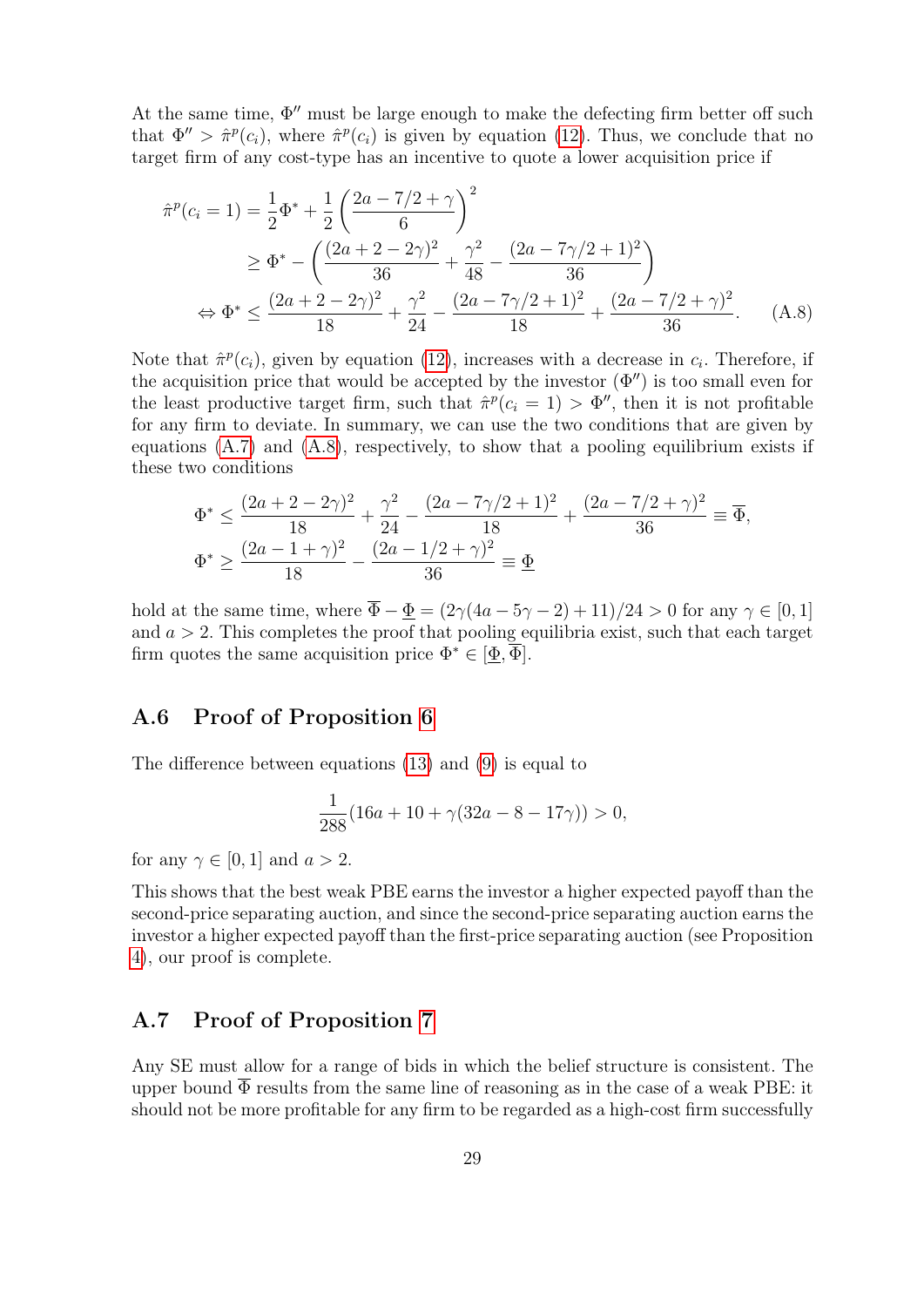underbidding the candidate equilibrium bid such that the investor would prefer this bid. This puts an upper bound on the bid as in the weak PBE. However, this is only a bound for the belief structure in the SE, and the equilibrium bid is unique, belongs also to the set of equilibrium bids of the weak PBE, but is larger than the lowest bid supported by a weak PBE. The reason is competition in the range in which the belief structure is given by the priors.

Suppose that both firms bid  $\tilde{\Phi}$  where  $\tilde{\Phi} < \tilde{\Phi}$ . The investor will immediately accept a marginally lower bid by any of the two firms because it does not change its belief structure and she can get a target firm for a cheaper price. The immediate implication is that bids work in a Bertrand manner in this range so that an equilibrium must imply  $\Phi_i = \Phi$ . At the same time, however, it should also not be profitable to quote a higher price in this range. A firm doing so will not change the belief structure of the investor, and while this firm will not be selected, it may be better off if the stand-alone profit is larger than the expected profit of competing against the rival for a partnership with the investor. Thus, the lower bound is now determined by the condition that  $\hat{\pi}^p(c_i)$ (see equation  $(12)$ ) should not be smaller than the stand-alone profit under unrevised investor beliefs, that is  $(2a - 1/2 + \gamma - 3c_i)^2/36$ . It is then straightforward to see that this constraint is fulfilled if it is met by the least-cost type  $c_i = 0$ , leading to  $\hat{\Phi}$  as the equilibrium bid.

Along with consistency of beliefs discussed above, an SE requires that a sequence of purely mixed strategies exists such that the limit of this sequence is the  $SE^{177}$  Consider the following purely mixed strategies of each firm: choose  $\hat{\Phi}$  with probability  $\sigma_n =$  $1 - (1/n)$  and  $\Phi_i$  with probability  $1 - \sigma_n = (1/n)$  where  $\hat{\Phi} < \Phi_i$  and  $n \in \mathbb{N}$ .

Thus, we define a sequence

$$
(\sigma_n,\mu_n)=\left(1-\frac{1}{n},\frac{1}{2}\right).
$$

The (constant) sequence of beliefs is consistent with the belief structure: as long as all bids are in the relevant range, the investor will stick to her priors.

A sufficient condition for  $\hat{\Phi} < \overline{\Phi}$  is  $\gamma \geq 1/3$  which guarantees existence of an SE because  $\lim_{n\to\infty}(\sigma_n,\mu_n)=(1,1/2)$ : a sequence exists that converges to the candidate equilibrium, and since the strategies are optimal given beliefs and the beliefs are derived from Bayes' Rule for the optimal strategies, our proof for the SE is complete.

<sup>&</sup>lt;sup>17</sup>Note carefully that the equilibrium is not perfect as it does not imply Nash behavior at all nodes off the equilibrium path. A perfect Bayesian equilibrium is also a sequential equilibrium and vice versa if either player has at most two types or the sequence of the game is limited to two stages (Fudenberg and Tirole, 1991), but our model does not meet any of these two conditions.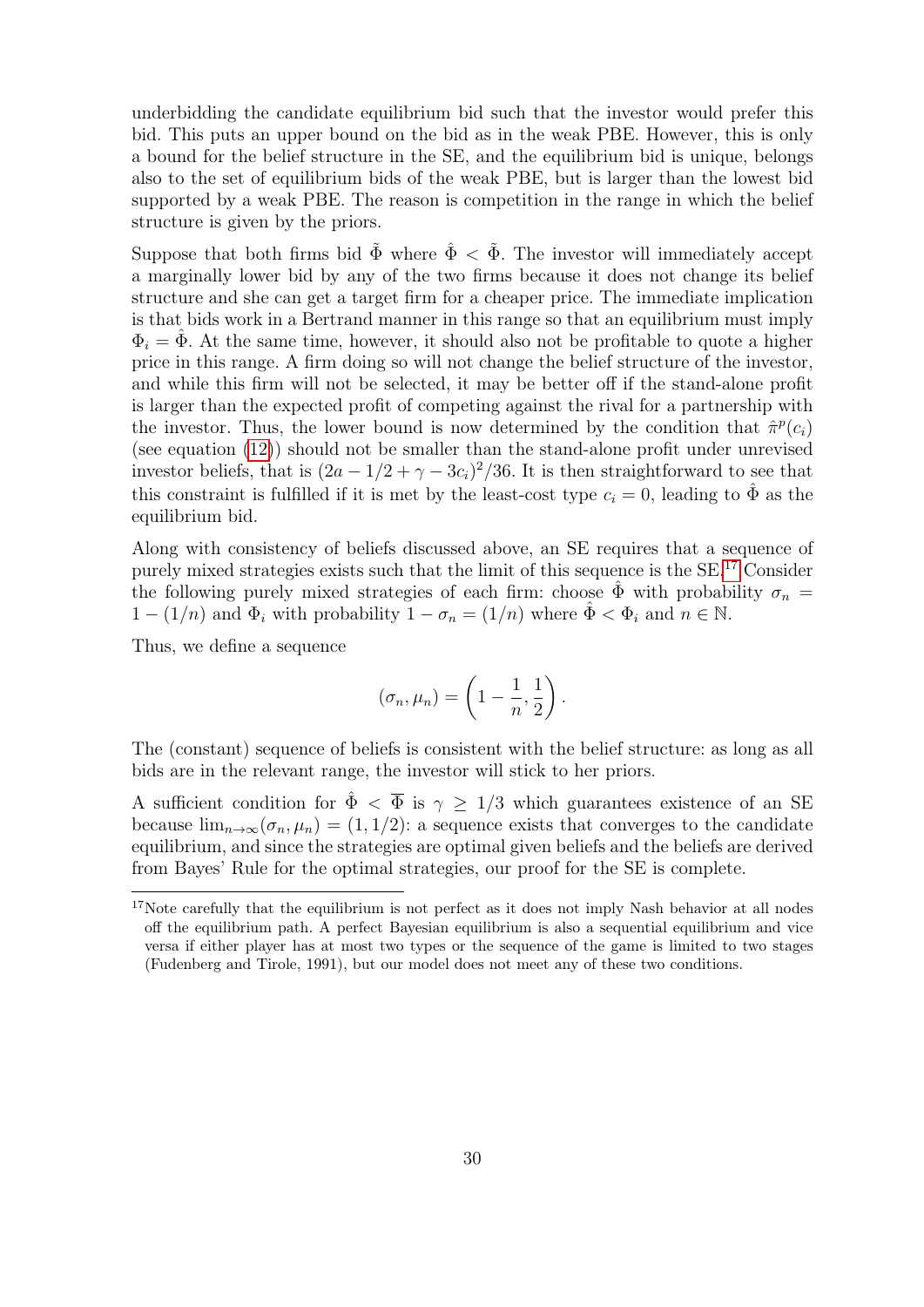### A.8 Proof of Proposition 8

Replacing  $\Phi^*$  in equation  $(11)$  with  $\hat{\Phi}$ , given by Proposition  $\overline{7}$ , yields the investor's expected profit from firm acquisition via an SE pooling auction such that

$$
\frac{1}{48}(1 + a(8 - 16\gamma) + \gamma(5\gamma - 4)) + \Gamma.
$$
 (A.9)

The difference between equations  $(A.9)$  and  $(6)$  is equal to

$$
\frac{1}{864} \left( 16a(2\gamma + 1) - 91\gamma^2 + 34 \right) > 0,
$$

for any  $\gamma \in [0, 1]$  and  $a > 2$ , which proves the first part of Proposition  $\boxed{8}$ .

The difference between equations  $(A.9)$  and  $(9)$  is equal to

$$
\frac{1}{288}(16a(2\gamma - 1) - \gamma(17\gamma + 24) + 22),
$$

which is clearly positive for any  $\gamma \in [1/2, 1]$  and  $a > 2$ , which proves the second part of Proposition 8. As is clear from the equation above,  $\gamma > 1/2$  is only a sufficient condition for payoff dominance of the SE. In particular, we can solve for the threshold  $\gamma$  (as a function of  $a > 2$ ) at which the equation above is equal to zero, and hence above which the SE earns the investor a higher expected payoff than the second-price separating auction.

## References

- [1] Andrade, G., Mitchell, M., Stafford, E. 2001. New evidence and perspectives on mergers. Journal of Economic Perspectives 15(2), 103-120.
- [2] Boone, A.L., Mulherin, J.H. 2007. How are firms sold? Journal of Finance 62(2), 847-875.
- [3] Bulow, J., Geanakoplos J., Klemperer P. 1985. Multimarket oligopoly: strategic substitutes and complements. Journal of Political Economy 93(3): 488-511.
- [4] Bulow, J., Klemperer, P. 1996. Auctions versus negotiations. American Economic Review, 86(1), 180-194.
- [5] Deneckere, R., Davidson, C. 1985. Incentive to form coalitions with Bertrand competition. Rand Journal of Economics 16(4), 473-486.
- [6] Ding, W., Fan, C., Wolfstetter, E.G. 2013. Horizontal mergers with synergies: cash vs. profit-share auctions. International Journal of Industrial Organization 31(5), 382-391.
- [7] Farrell, J., Shapiro C. 1990. Horizontal mergers: an equilibrium analysis. American Economic Review 80(1), 107-126.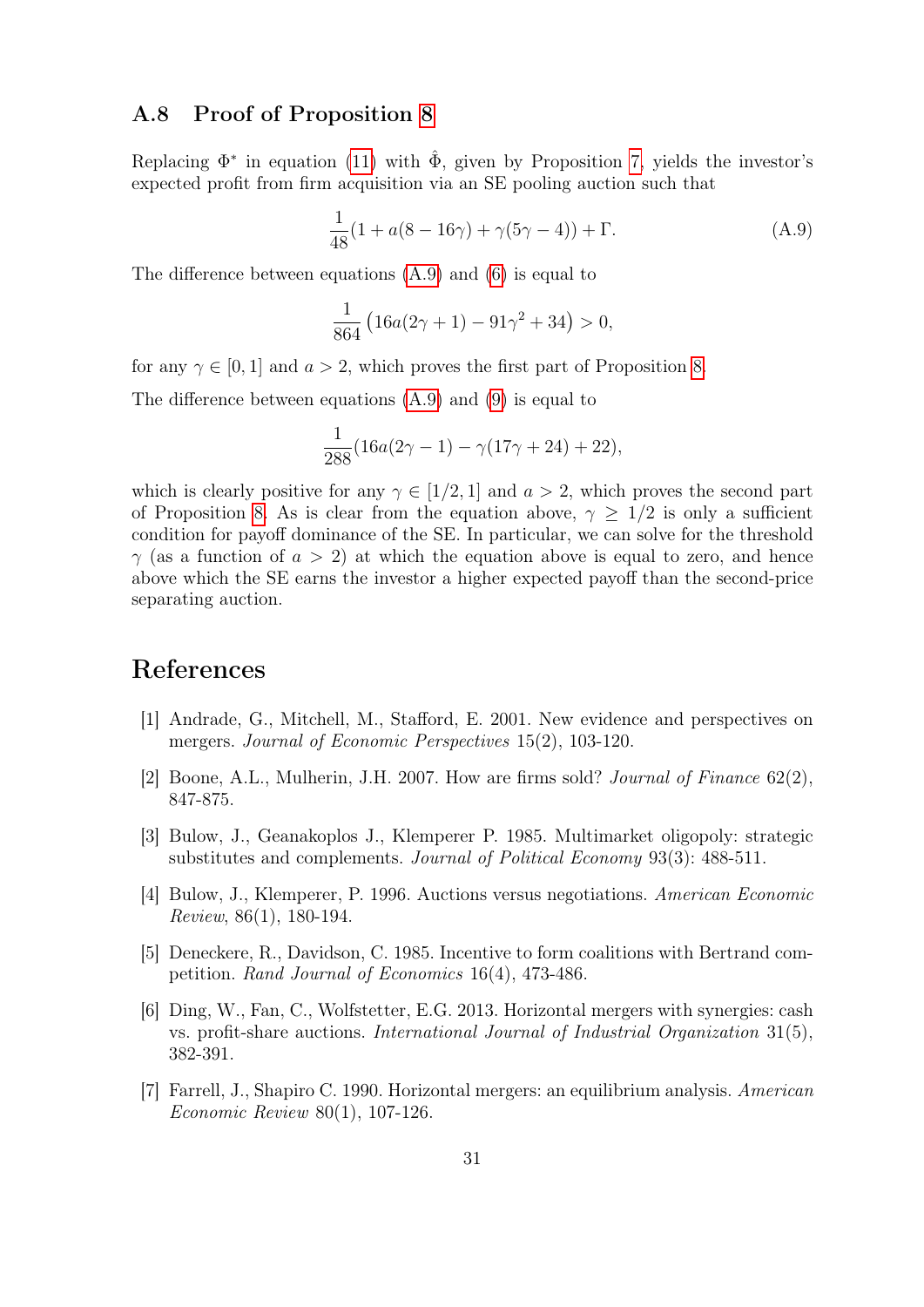- [8] Freixas, X., Guesnerie, R., Tirole, J. 1985. Planning under incomplete information and the ratchet effect. Review of Economic Studies 52(2), 173-192.
- [9] Fudenberg D., Tirole J. 1991. Perfect Bayesian and Sequential Equilibrium. Journal of Economic Theory. 53: 236-260.
- [10] Goeree, J.K. 2003. Bidding for the future: signaling in auctions with an aftermarket. Journal of Economic Theory 108(2), 345-364.
- [11] Gugler, K., Mueller, D.C., Yurtoglu, B.B., Zulehner, C. 2003. The effects of mergers: an international comparison, International Journal of Industrial Organization, 21, 625-653.
- [12] Gupta, M., Lebrun, B. 1999. First-price auctions with resale. Economics Letters 64(2), 181-185.
- [13] Hafalir, I., Krishna, V. 2008. Asymmetric auctions with resale. American Economic Review 98(1), 87-112.
- [14] Hafalir, I., Krishna, V. 2009. Revenue and efficiency effects of resale in first-price auctions. Journal of Mathematical Economics 45(9-10), 589-602.
- [15] Haile, P.A. 2003. Auctions with private uncertainty and resale opportunities. Journal of Economic Theory 108(1), 72-110.
- [16] Hennessy, D.A. 2000. Cournot oligopoly conditions under which any horizontal merger is profitable. *Review of Industrial Organization 17(3)*, 277-284.
- [17] Hoppe, H.C., Jehiel, P., Moldovanu, B. 2006. License auctions and market structure. Journal of Economics & Management Strategy 15(2), 371-396.
- [18] Janssen, M.C.W., Karamychev, V.A. 2010. Do auctions select efficient firms? Economic Journal 120(549), 1319-1344.
- [19] Janssen, M.C.W, Moldovanu, B. 2004. Allocation mechanisms and post-allocation interaction, in: Janssen M.C.W. (Ed.), Auctioning public assets: analysis and alternatives, Cambridge Univ.Press, Cambridge, pp. 130-146.
- [20] Jehiel, P., Moldovanu, B. 2000. Auctions with downstream interaction among buyers. Rand Journal of Economics 31(4), 768-791.
- [21] Jehiel, P., Moldovanu, B. 2003. An economic perspective on auctions. Economic Policy 18(36), 269-308.
- [22] Jehiel, P., Moldovanu, B. 2006. Allocative and informational externalities in auctions and related mechanisms, in: Blundell, R., Newey W.K., Persson, T. (eds.), Advances in Economics and Econometrics: Theory and Applications, The Proceedings of the 9th World Congress of the Econometric Society, Cambridge University Press, Cambridge, pp. 102-135.
- [23] Jehiel, P., Moldovanu, B., Stacchetti, E. 1996. How (not) to sell nuclear weapons. American Economic Review 86(4), 814-829.